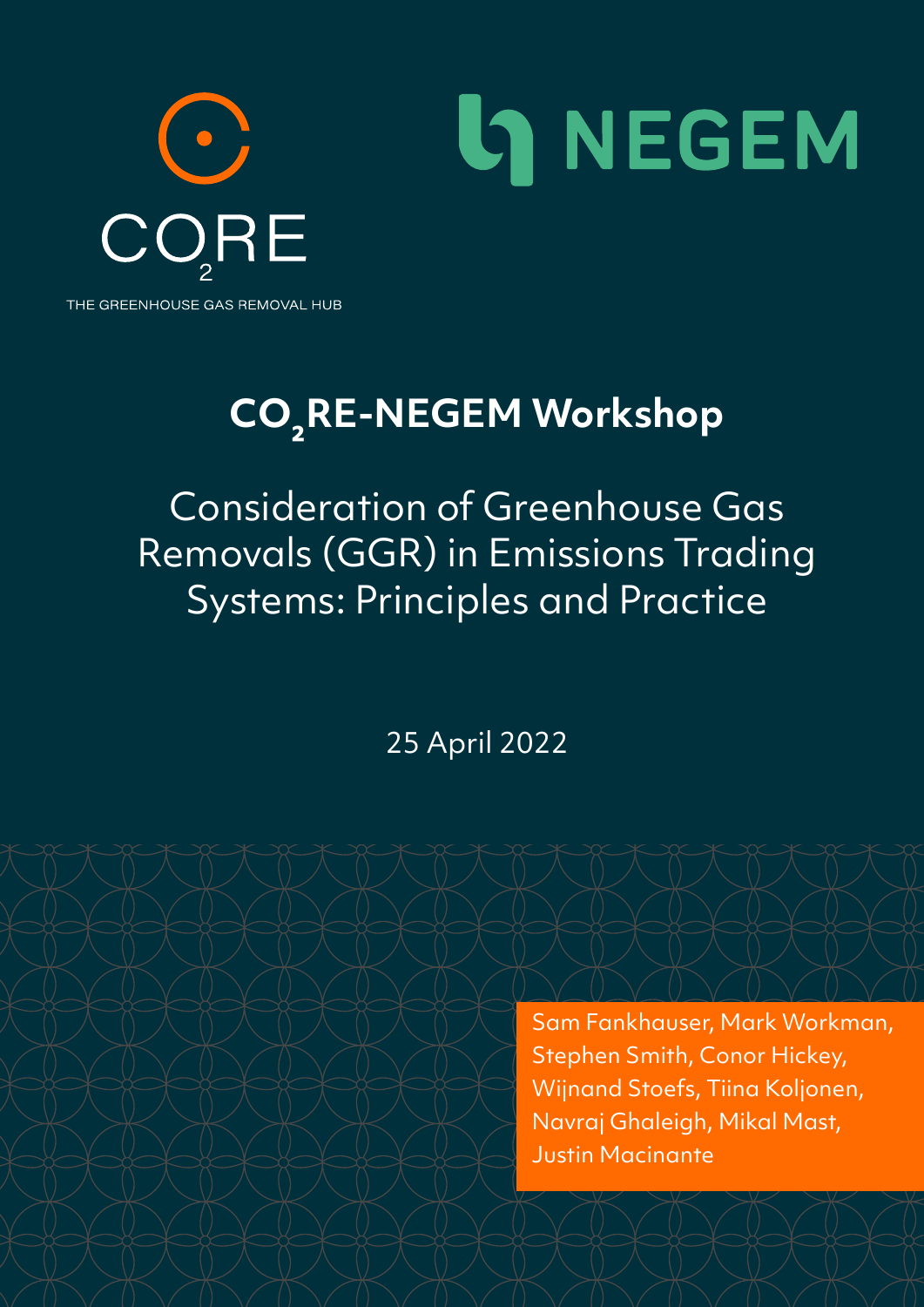## **EXECUTIVE SUMMARY**

This document synthesises the discussions of a workshop titled "Consideration of GGR into Emissions Trading Systems: Principles and Practice", held on 25 April 2022. It provides a descriptive summary of the different views expressed. The aim of the workshop was to air those different viewpoints, rather than achieve consensus over them.

The workshop provided an opportunity to hear from recognised experts in the field, participate in discussion and help formulate timely guidance on whether and how GGRs should be included within Emissions Trading Systems (ETSs), with a particular focus on the EU and UK contexts. There were forty-two registrations, with government, business, academia and the non-government sector represented evenly. It was conducted over four sessions.

The workshop was co-organised by CO<sub>2</sub>RE and NEGEM. CO<sub>2</sub>RE is a multidisciplinary, multi-centre national research hub on Greenhouse Gas Removal, funded by the Natural Environment Research Council (Grant Ref: NE/V013106/1). It conducts research, co-ordinates demonstration projects around the UK, connects to other relevant national and international programmes, and commissions grants through a flexible fund. [NEGEM](https://www.negemproject.eu/) is a Research and Innovation Action funded by the EU Horizon 2020 Programme (under Grant Agreement No. 869192), to assess the realistic potential of Negative Emission Technologies and Practices (NETPs) and their contribution to climate neutrality, as a supplementary strategy to emissions mitigation.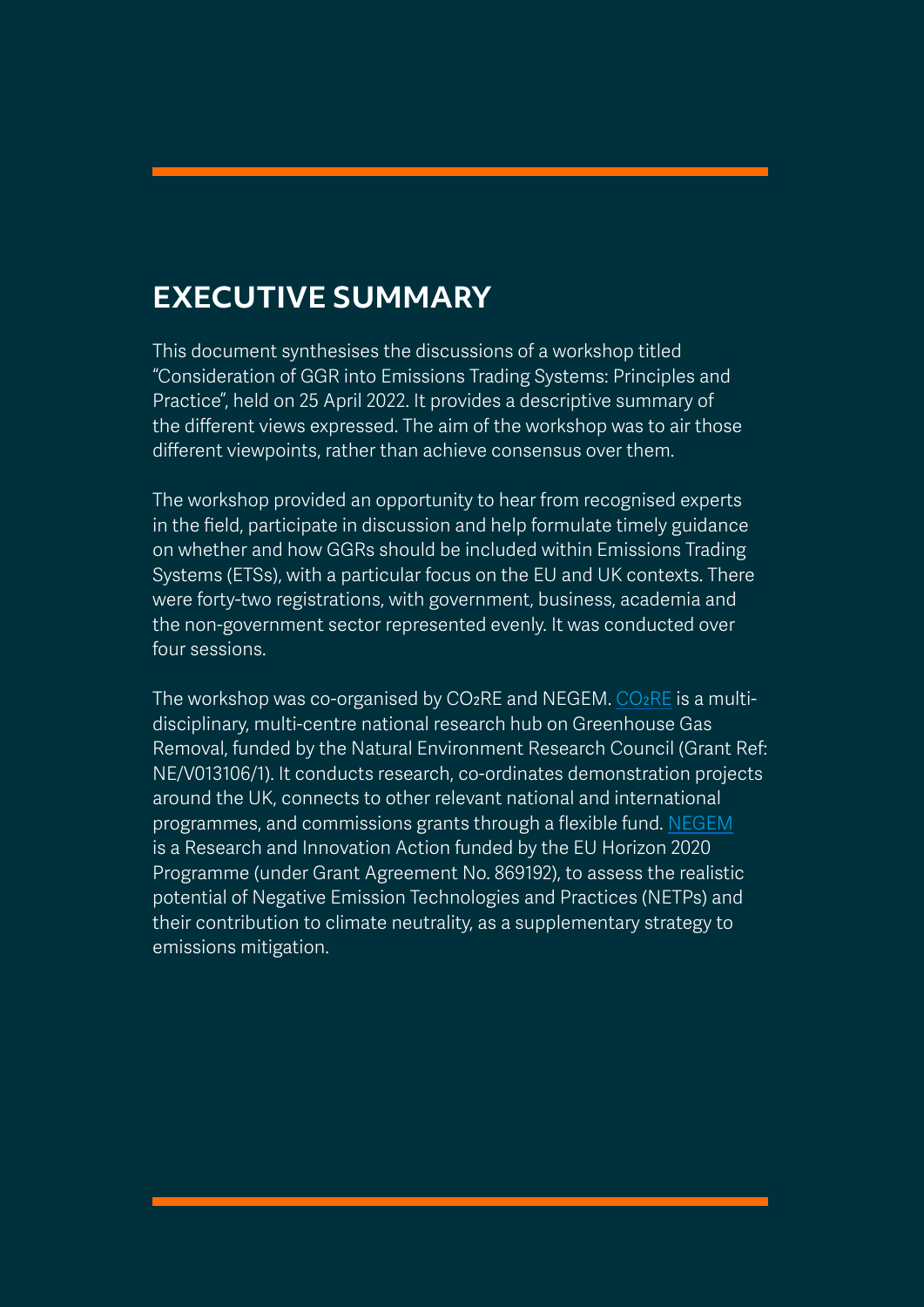#### **CONTEXT**

Large-scale Greenhouse Gas Removal (GGRs), in lockstep with deep reductions in greenhouse gas emissions across the economy, is seen as fundamental to achieving global climate goals<sup>1</sup>. It is included in modelled decarbonisation pathways and endorsed by policymakers as part of the set of actions to achieve legislated net-zero emissions targets at both  $EU^2$  and UK levels<sup>3</sup>.

There is recognition of the need to provide "market pulls" for GGRs: policies and revenue streams to address commercial deployment. The UK government has committed to a call for evidence to explore the role of the UK ETS $^3$  as a potential long-term market for GGRs. At the same time, the European Commission's carbon removal certification mechanism (CRC-M) which will quantify carbon flows with a view to potentially allowing the integration of carbon removal credits into the EU ETS, has a consultation scheduled for early 2022.

#### **Discussion summary**

**Defining the objectives.** The first session set out a broad perspective, considering what overall objectives ought to be aimed for by the GGR sector and, particularly, how that relates to ETSs. The Facilitator began with two broad provocations: would inclusion of GGRs in an ETS necessarily undermine near-term emissions reductions; and do public consent, cost and prospects for scaling justify a focus on land-based GGRs? The discussion quickly moved into technical considerations, and the need to address definitions and for an appropriate taxonomy. This would need to be kept simple, from both a policy design perspective and for public communication. The prevailing sentiment was that whatever long-term mechanism would be used to deploy GGRs, the emphasis should remain on the greenhouse gas outcome. Ecosystem benefits and other externalities could be addressed either through other markets, or regulation.

**The implications for GGRs.** The second session focused on the GGR perspective and the criteria for success of an ETS, or other policy options, in supporting GGRs. The key questions were what policies could be used to support GGR deployment; what criteria could be used to evaluate their effectiveness; and what were the comparative issues of GGRs in an ETS, as opposed to other policy options? Five criteria were proposed: certainty for investors; scalability; administrative ease; distribution of costs; and public acceptance. The discussion added five more under the headings: general; support for first-of-kind/seed funding; avoidance of negative externalities; technology maturity and MRV; and geographic implications. Each of the criteria was considered from the perspective of inclusion in an ETS; and other policies. Despite extensive discussion, no definitive conclusions were reached, although there was consensus that while an ETS might stimulate some demand, a more comprehensive suite of policies would be required. Of those discussed, a carbon takeback obligation featured prominently.

**The implications for ETSs.** In the third session, the perspective changed to looking at the implications for ETSs from including GGRs. The range of considerations raised included impacts on cap level, cap integrity, market stability reserves, prices and revenues; impacts on sectoral mitigation pathways; and impacts for future ETS reforms. The discussion was framed in terms of timing and three different timeframes for ETS development were presented: in the short-term, there could be parallel development of GGRs and ETS markets; in the medium- term, the markets might be integrated and work together – the big question being how this might be achieved; and in the long-term, essentially just the GGR market. Thus, timing is a critical consideration. ETSs face many challenges already, which militate against introducing the GGR dimension in the near-term: other approaches, while less economically efficient, may be more acceptable to the public.

**Getting the timing right.** The final session then delved more deeply into issues of detail and milestones pertinent to connecting GGRs into ETSs. Headline questions were: should any GGR be

1 IPCC 2018 Special Report: Global Warming of 1.5°C (SR1.5)

<sup>2</sup> European Commission, Sustainable Carbon Cycles Communication, 2021 and Land Use, Land Use Change and Forestry regulation proposal

<sup>3</sup> HMG Net Zero Strategy: Build Back Greener. October 2021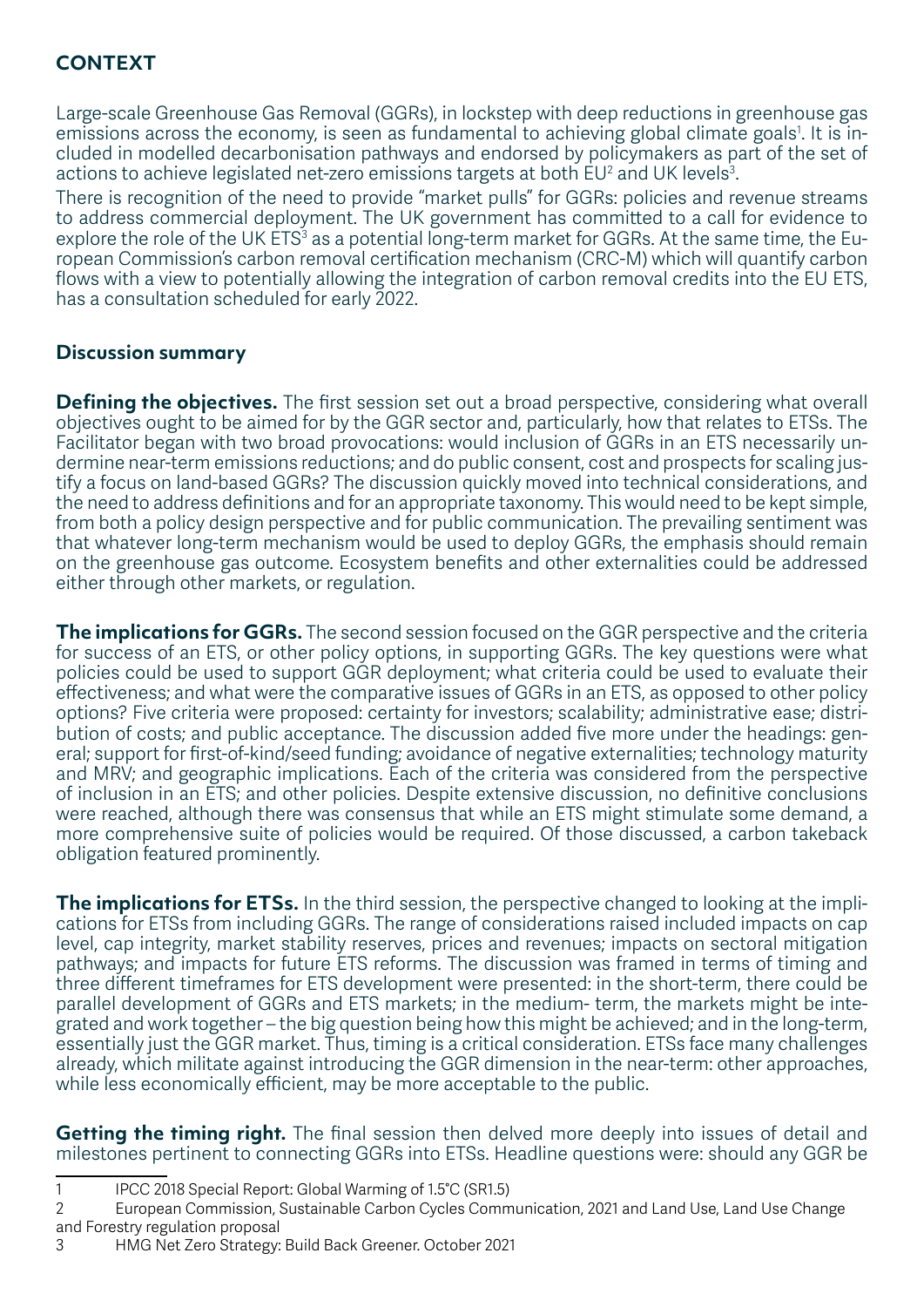allowed into the ETS; if so, when should they be allowed; and what concrete steps are necessary to have a uniform global price for carbon, including GGRs, in the future? Discussion proceeded under broad categories: first, inclusion of techniques with different characteristics raised issues including the fitness of any GGR techniques for ETS inclusion; the essential need for robust MRV; and how to deal with storage permanence. Second, the need for a wider global debate on the subject was emphasised. A third key issue was public engagement and the inclination of the public to equate removals and offsets, with all the attendant issues and controversies that beset the Clean Development Mechanism. In policy terms, issues included the risk of GGR availability derogating from emission reductions, distributional fairness, and uncertainty over timing.

#### **Tentative conclusions**

Overall, the workshop provoked broad, wide-ranging, detailed discussions in each of the sessions. While not seeking to provide a specific consensus, nevertheless, some general observations might be drawn:

• Successful GGR deployment will need a broader suite of policies than just ETS inclusion. ETS inclusion could, in time, offer deployment support, but additional interventions will be needed to address other barriers, such as supply-side externalities (e.g. network effects, learning effects, scale effects) and create a supportive business environment (e.g. on monitoring, reporting and verification, accounting standards, environmental and social standards).

• Workshop participants recognised the need to compare like with like. Short-term carbon storage (as might be the outcome with biological GGRs) is not equivalent to (permanent) emissions cuts. More work is needed to understand and quantify the equivalence of different carbon management solutions, or perhaps the solution may be to focus on like-for-like links (i.e. biological GGR offsets for land-use emissions; geological GGR offsets for fossil fuel emissions).

• Getting the EU ETS to work was a hard-won achievement, which several workshop participants were reluctant to put at risk. At the same time, the inclusion of GGRs would create new trading (and cost-saving) options, and might allow a more ambitious endgame for ETSs, once caps become tighter and prices rise.

• The timing is important. For a successful link between GGRs and ETSs, the GGR market needs to be ready for ETSs and ETSs need to be ready for GGRs. The readiness of GGR requires, among other things, a sufficiently small differential between GGR costs and ETS prices, and a sufficient track record of GGRs in terms of storing carbon safely and permanently. The readiness of ETSs relates to the resilience of regulatory arrangements, cap setting processes and market stability mechanisms to absorb substantial volumes of GGRs.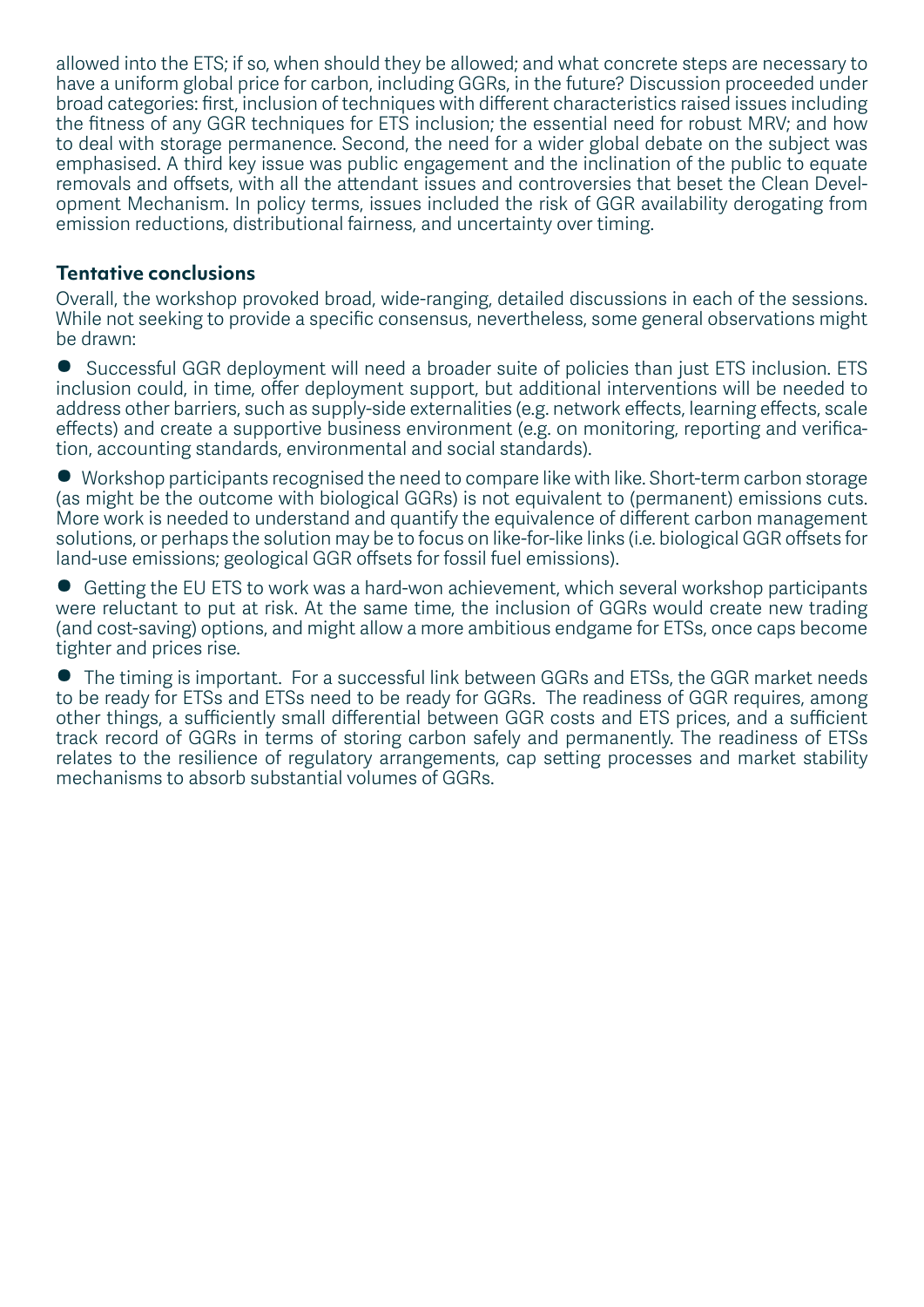#### **Session 1: What is the "right" outcome/What do we want to achieve for GGR's impact on the climate? (facilitated by Sabine Fuss, Mercator Institute)**

The first session set out a broad perspective, considering what overall objectives ought to be for the GGR sector and how that relates to emissions trading schemes. The range of issues proposed for consideration included: scaling of GGR techniques – both nature-based solutions (NBS) and technical GGRs; achieving real net emissions reductions in line with targets (including the need for net zero to be a durable rather than temporary balance); minimising costs; and public consent issues.

The Facilitator began with the following two provocations:

1. Does the inclusion of GGRs in an ETS necessarily undermine near-term emissions reductions?

This addresses the concern put forth in discussions that GGRs may just be used as an offset for near-term emissions reductions, and by that putting ambitious climate goals out of reach. However, several arguments speak for incentivising GGRs through carbon pricing:

- a. The need to differentiate between engineered methods such as DACCS<sup>4</sup>/BECCS<sup>5</sup> (e.g. Rickels et al. 2021) and land-based GGRs (DACCS/BECCS costs are greater than the current EU ETS price and thus unlikely to substitute for current mitigation actions);
- b. Effectiveness of carbon pricing: is there a cost-optimal GGR $<sup>6</sup>$  portfolio (What arguments</sup> against achieving climate targets at least cost in a currently strained society/economy? Is there risk of inefficient outcomes when picking winners);
- c. Carbon pricing can work in a number of ways, for instance, via a separately determined price, via a quantity target (reverse auctioning) or via integration in carbon markets. Real net emissions reductions could thus be in line with targets, even in the case of cheap afforestation credits, if removal targets were separated from mitigation targets to avoid unwanted interactions;
- d. Comprehensive carbon pricing would also account for emissions in the land sector and thus reduce problems with indirect Land Use Change (iLUC). (Comprehensive coverage of all sectors is needed, but other externalities such as iLUC need to be addressed at the same time, for example, by accompanying regulation for sustainable outcomes).
- 2. Does public consent, current cost and thus better prospects for scaling justify a focus on landbased GGRs?

This provocation speaks to the tendency of many countries to focus their net zero strategies around land-based removals, in particular afforestation, especially where public resistance to CCS is high. The distinction made between "natural" versus "technical/engineered" solutions has not been helpful to have a differentiated discussion here. There are also a number of reasons that make integration of nature-based solutions in market mechanisms difficult and might undermine achieving the targeted outcomes:

- a. Permanence, risk of reversibility, ongoing climate change and disturbances (exclude land-based GGRs from ETS or introduce flexible mechanisms, e.g. discount factors, temporary credits?);
- b. Monitoring, reporting and verification (MRV) challenges (advances in combining mea-

<sup>4</sup> Direct Air Capture with Carbon Storage.<br>5 Bioenergy with Carbon Capture and Sto

<sup>5</sup> Bioenergy with Carbon Capture and Storage

<sup>6</sup> Greenhouse Gas Removal – GGR and Carbon Dioxide Removal (CDR) are used interchangeably in this report, although it is noted that GGR refers to a wider range of gases than just CO $_{\textrm{\tiny{2}}}$ .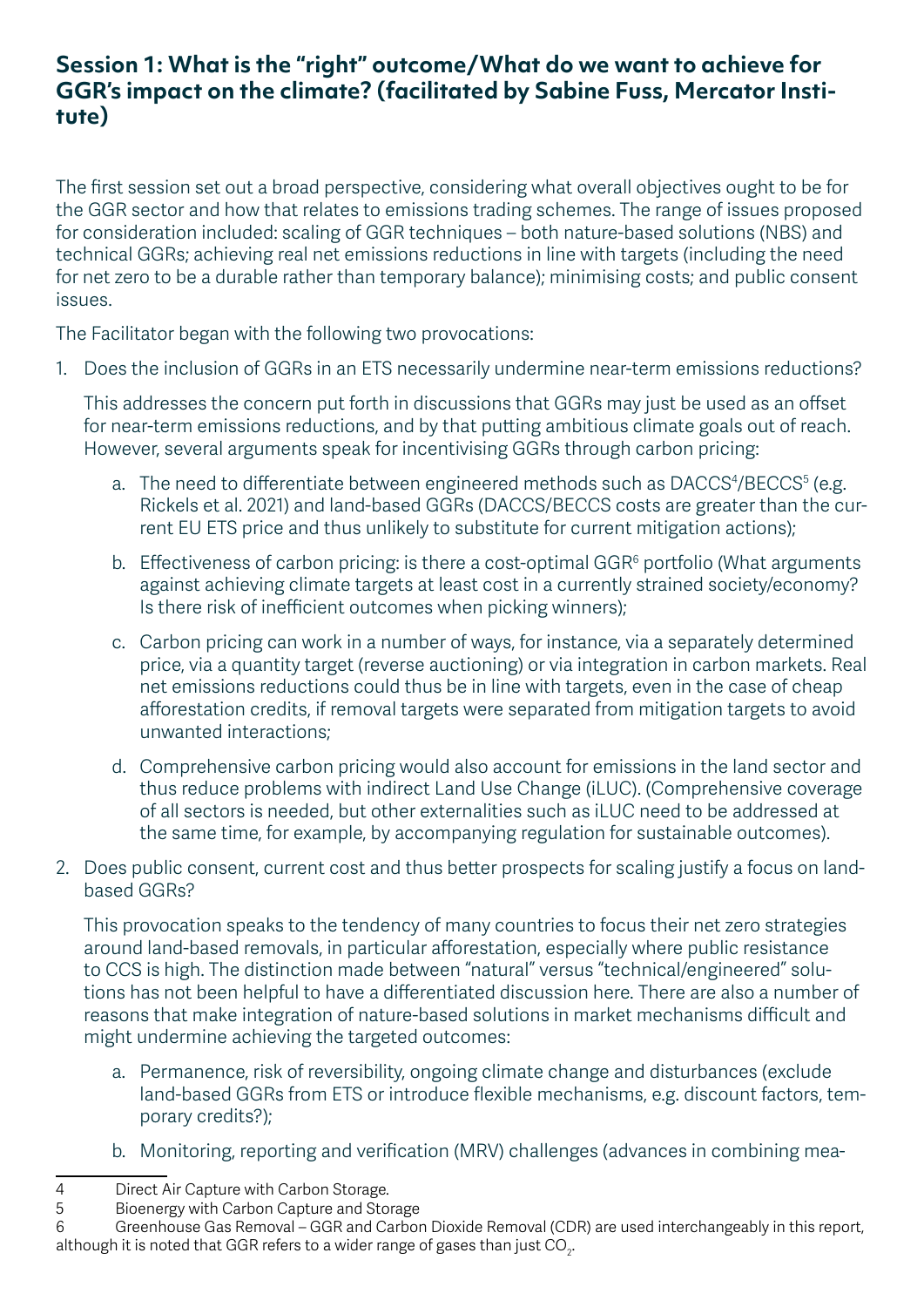surements and remote sensing, but how to ensure transnationally?);

- c. Land footprint, resource constraints, sustainability considerations (phased approach to deal with leakage?);
- d. Need to address distributional impacts (a better understanding is needed of distributional impacts, the dynamics of asset values, especially of land. How about pilots with restricted coverage?).

The Facilitator initiated discussion by noting that GGR – or, specifically Carbon Dioxide Removal (CDR) – has its own headline statement in the 6th Assessment Report of IPCC Working Group 3 (SPM IPCC AR6 WG3 C.11). Deployment of CDR is viewed as being unavoidable, and CDR is spread out across the whole IPCC report, now being much more mainstreamed to mitigation. There are many things happening in GGR and CDR research on the supply side, however, very little on the demand side, i.e. policy, innovation or public perception. Net zero targets are now enshrined in national legislation, necessitating more knowledge for building policy and governance frameworks.

For example, the Facilitator noted traditional innovation models may not be applicable to the GGR up-scaling challenge deduced from ambitious climate change mitigation scenarios. Cost reductions will need to happen much more rapidly for GGRs (compared to experience from other mitigation options) to be able to upscale on time to meet the adoption targets needed to achieve net zero. All the same, there are other externalities that need to be covered by regulation, that do not work with carbon pricing.

#### **Discussion**

The discussion delved immediately into the more technical issue of permanence, including how it would be defined. The question was posed whether issues of permanence and related risk of reversibility could be accounted for through price differentials, e.g., by discounting on the basis of the half-life or by assigning credits for a shorter duration of time. In this context the danger of policymakers and academics making things too complicated was flagged and a "like-for-like approach" suggested, which it was proposed would go a long way to addressing permanence issues.

Returning to a broader context, the Facilitator posed the question of how environmental and reversal risks might be included in pricing mechanisms, or whether they would need to be addressed through other regulation.

In response, it was observed that on the biological side, there is a nervousness that leads to treating biodiversity conservation goals as a constraint to land-based CDR upscaling, and optimising for carbon storage. The question was posed why not optimise ecosystem services, including carbon storage. The objective should include that the market covers ecosystem services.

It was noted that if degrees of permanence were considered, the technologies that are more permanent are more expensive; the cheaper, less permanent. However, if non-competitive mechanisms were to be included in the ETS, nothing would happen immediately (although this would change with price) as there would not be a business case for including GGRs in the ETS and reliance on the carbon price to drive GGR scale up would be ineffective. Another suggestion was that technology-based removals might be included in the ETS concurrently with regulation to provide other incentives.

It was noted that there are advantages to including land-based approaches, but these can also generate the wrong incentives, as for example, in the case of the types of trees that might be planted if the objective is carbon sequestration as opposed to promotion of biodiversity or water cycle management. In this respect, support was expressed for the like-for-like approach mentioned earlier, but it was asked, could a carbon market capture all the co-benefits and externalities and be addressed in the pricing (for example, biodiversity premia in the REDD+ context)?

In this respect, the possibility was raised of there being multiple markets for the different products, such as one for carbon storage, another for ecosystem services: for example, in the case of BECCS, the projects sell electricity into one market, and carbon removal into another.

On the other hand, the view was expressed also that creating a market across a wide range of ecosystem services could be very complicated. Carbon removal as a single market makes sense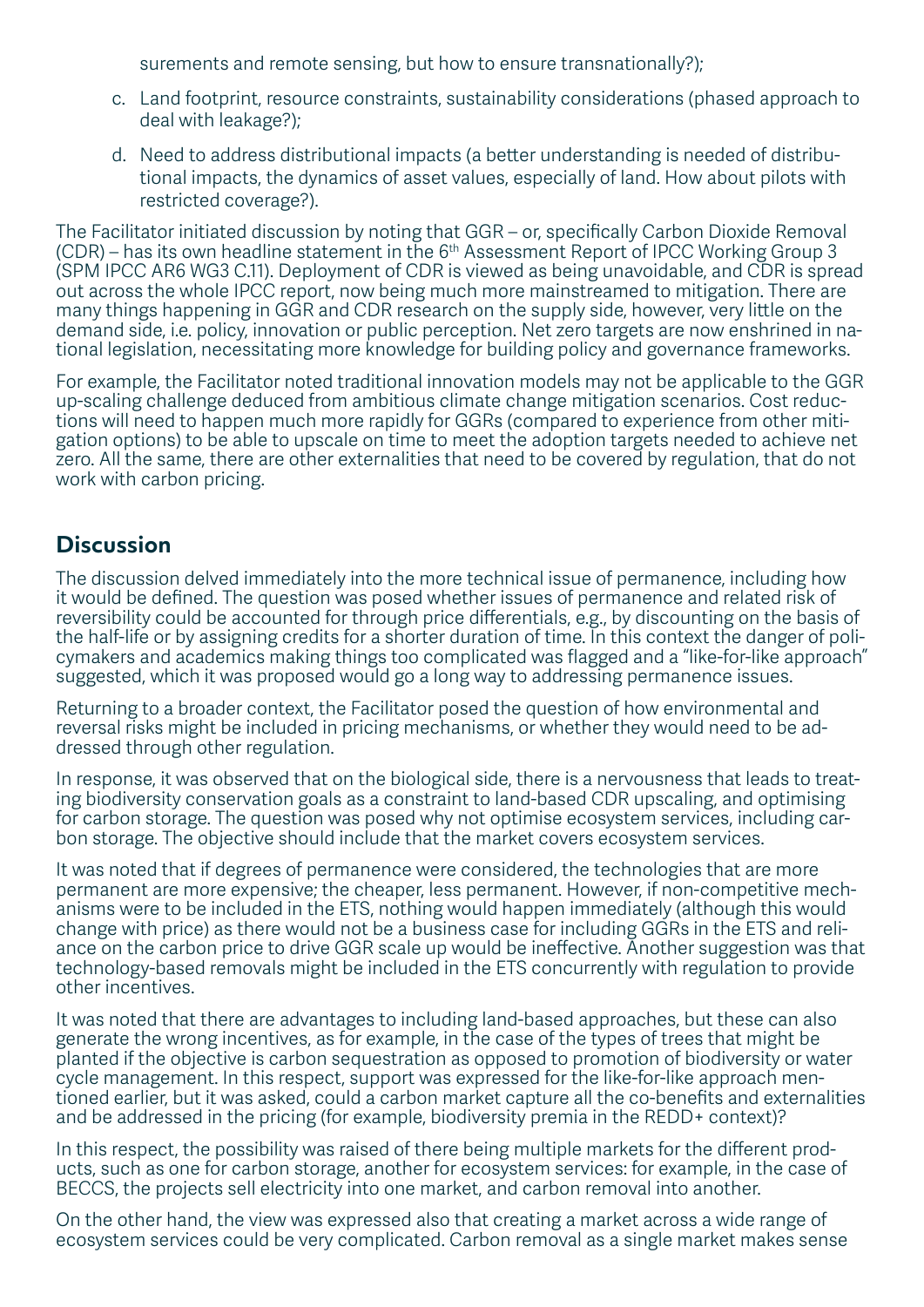as a global public good. Ecosystem services, however, are often quite local so it would be hard to include them at a large spatial scale, or all together in a single market. Also it was mentioned that carbon measurement is more advanced than biodiversity measurement, and different indicators can produce different outcomes. The Facilitator observed here that the suggestion seems to be for the multiple externalities to be addressed through regulation concurrent to the carbon removal elements being addressed in a market context.

In this respect the point was made that NGOs would probably agree that these elements (that is, the biodiversity, environment and social elements) would be better addressed through a separate mechanism rather than together with emissions removals and also that even with geological storage, there was leakage (unclear whether this refers to geological reservoir leakage, or geographical carbon leakage). All the same, it was felt that NGOs would support a separate permanent removals target.

The discussion also considered the oceans versus land aspect. It was noted that there are different approaches, timescales and risks. Some ocean-based methods store carbon geological timescales, some do not. This led into discussion of the appropriate taxonomy, for example, geological/ non-geological, or geological/biological. The point was raised that carbon in products (e.g., timber products) should be considered. The Facilitator pointed out that a taxonomy based on where the  $\mathrm{CO}_2$  ends up, may be preferable.

The Facilitator returned the discussion to the need to scale up and the risk of not achieving sufficient scale in time to make a difference. An important point had been made earlier about giving technologies a push along with regulation to provide incentives concurrently with technology-based removals being included in markets. The point was made that irrespective of storage, there was wide recognition of the need for early financing support, as well as strong monitoring, reporting and verification (MRV). In this respect, the distinction between removals by crops and removals by forests was pointed out and supply side issues such as the scale of land required.

#### **Summary**

In summary, the session noted:

- 1. There remain some fundamental definitional/categorical issues:
	- a. About the removal taxonomy, and the basis for that taxonomy is it geophysical, riskbased, to aid public understanding and buy-in?
	- b. About the relationship between reductions and removals in target setting.
	- c. "Like for like" came out quite strongly, for both alignment with positive emissions, and to capture the specific characteristics of different methods (such as technological maturity, permanence and risk, ease of MRV, and co-benefits).
	- d. As an aside, the terms CDR / GGR subsume storage, but if the focus is on outcomes, perhaps framing (and incentivising) storage separately and more prominently would be helpful, including for public understanding and buy-in.
	- e. In any ultimate framing, it was highlighted that it is important to 'keep it simple' for both policy design and public communications.
- 2. There seemed to be a prevailing view on the need to:
	- a. Keep the integration of GGRs into whatever long-term market or mechanism focused on the greenhouse gas outcome; and
	- b. treat other ecosystem aspects / externalities with other markets, or regulations.
- 3. The importance of incentives, likely public investment in supporting infrastructure, and strong MRV to support near-term adoption, was highlighted – but was no discussion to any great extent of public awareness or buy-in, as it was coming up in another session.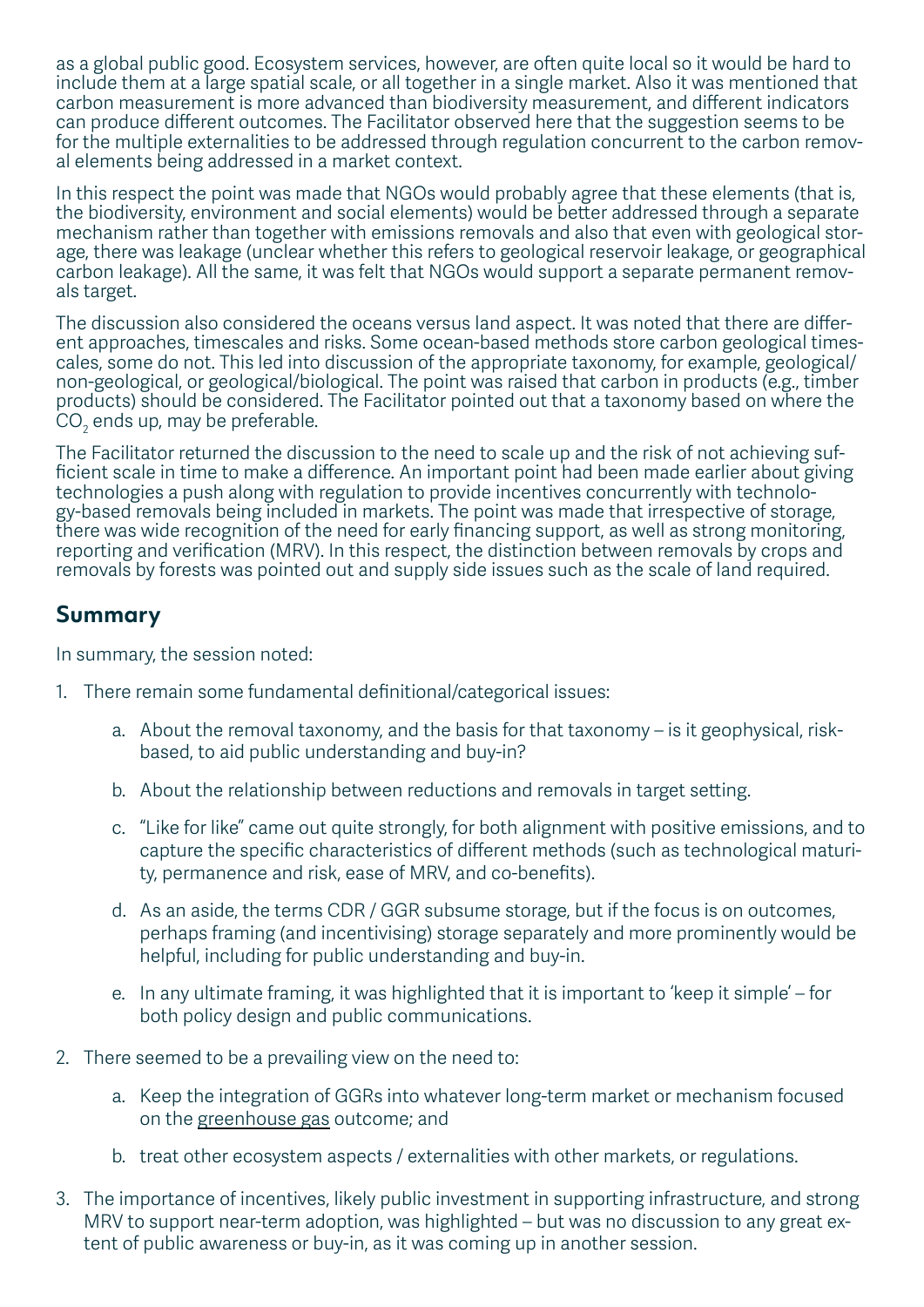#### **Session 2: GGR - ETS links and other policy options (facilitated by Conor Hickey, University of Oxford)**

Session one broadly covered what the overall objectives for the GGR sector should be, especially in relation to ETS connection. Session two focused on the key criteria for success of an ETS or other policy options as an instrument for supporting GGRs.

The Facilitator set up three key questions for discussion:

- 1. What policies could be used to support GGR projects?
- 2. What criteria should we use to judge how effective these policies are?
- 3. What are the advantages and disadvantages of including GGRs in an ETS vs. other policy options?

The Facilitator presented the following points:

• The shortcomings of the ETS:

• the ETS alone can generate large sums of money from the sale of allowances. However, competition for this funding is high, so it is unclear how much of the revenue from the ETS can be used for GGRs;

• furthermore, the ETS has other problems for supporting GGR projects, such as uncer tain prices, an expected reduction in participation as we reach net zero (reducing available capital for GGR): thus, there is a need for governance and support to permanently remove  $\mathrm{CO}_{2'}$  which the ETS does not currently provide.

• The potential options for ETS reform:

• The ETS can only effectively support GGRs when the ETS price (with or without support) exceeds the cost of a GGR project over a sustained period of time;

• potential options for ETS reform include no limits trading of GGRs, quantitative limits on trading GGRs, applying a multiplier value on allowances for GGRs, complimenting the ETS with a carbon contract for difference (CfD), or creating a separate removals fund.

• Other policy options:

• There are other policy options, which could help address issues not covered by the ETS - these include: regulations and standards (including a carbon takeback obligation); state supported results-based payments (public procurement); subsidies; and tax credits.

- Evaluating the effectiveness of policies:
	- Criteria can be identified by which each of the policies can be scored for likely success;
	- **•** Criteria proposed were:
		- **CHECALLE 1** certainty for investors,
		- scalability,
		- **administrative ease,**
		- **distribution of costs, and**
		- **•** public acceptance of the scheme.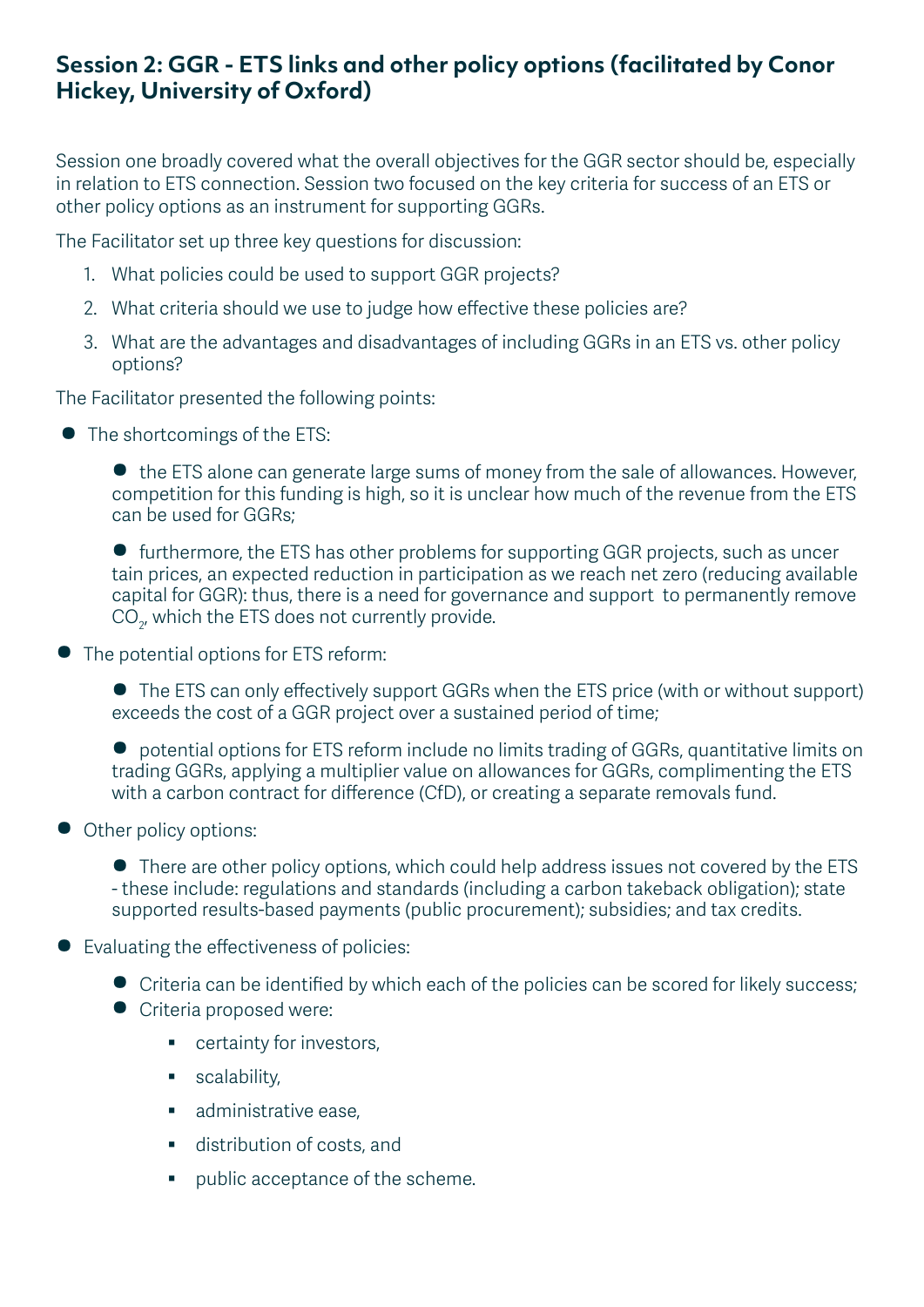#### **Discussion**

The discussion added further criteria and different dimensions to each of the criteria (above) outlined by the Facilitator. This took the format of an open brainstorm, so no statements here can be considered the opinion of the author or a final judgement. Rather, they are different perspectives within the same conversation.

The following integrates the criteria proposed by the Facilitator, with those generated in the discussion, which were: a general category; ability to support first-of-a-kind/seed funding; the need to avoid potential (negative) side effects; maturity of the technology and MRV; and taking account of geographic implications. The table following (Table 1) aims to provide a comprehensive overview of all the potential criteria that were discussed, as well as all the comments on policies based on these criteria. The consolidated list of criteria was considered in the discussion from the perspectives of firstly, GGR inclusion in the ETS; and secondly, other GGR policies.

| <b>Criteria</b>        | Discussion points on GGR inclu-<br>sion in ETS                                                                                                                                                                                                                           | <b>Discussion points on other GGR policies</b>                                                                                                                                                                                                                      |
|------------------------|--------------------------------------------------------------------------------------------------------------------------------------------------------------------------------------------------------------------------------------------------------------------------|---------------------------------------------------------------------------------------------------------------------------------------------------------------------------------------------------------------------------------------------------------------------|
| General                | There is no inherent demand for<br>GGR, because it is an externality.<br>Inclusion in the ETS could help cre-<br>ate a demand pull.                                                                                                                                      | None                                                                                                                                                                                                                                                                |
|                        | The ETS might be useful in eventu-<br>ally generating demand, but a lot of<br>other things are needed to go with<br>it.                                                                                                                                                  |                                                                                                                                                                                                                                                                     |
|                        | The EU ETS is one of the few $CO2$<br>related options that actually works.<br>If it is not employed to stimulate<br>GGR, then what else should be<br>done? The best way to gradually<br>introduce GGR into the ETS should<br>be worked on.                               |                                                                                                                                                                                                                                                                     |
| Administrative<br>Ease | Administrative ease applies to pol-<br>icy options that already exists but<br>require minor reform for GGRs (e.g.<br>one for one, fraction, multiplier).<br>CfD is quite common in the UK but<br>not widespread across all emission<br>trading schemes (per Facilitator) | Results-based payments (excluding CfD), tax<br>credits and subsidies are uncommon for engi-<br>neered GGR techniques, so this could require<br>greater reform and uncertainty than more<br>established options, making them score less<br>highly. (per Facilitator) |

Table 1: Summary of session 2 discussion points (Blue signifies that the comment comes from the Facilitator's presentation).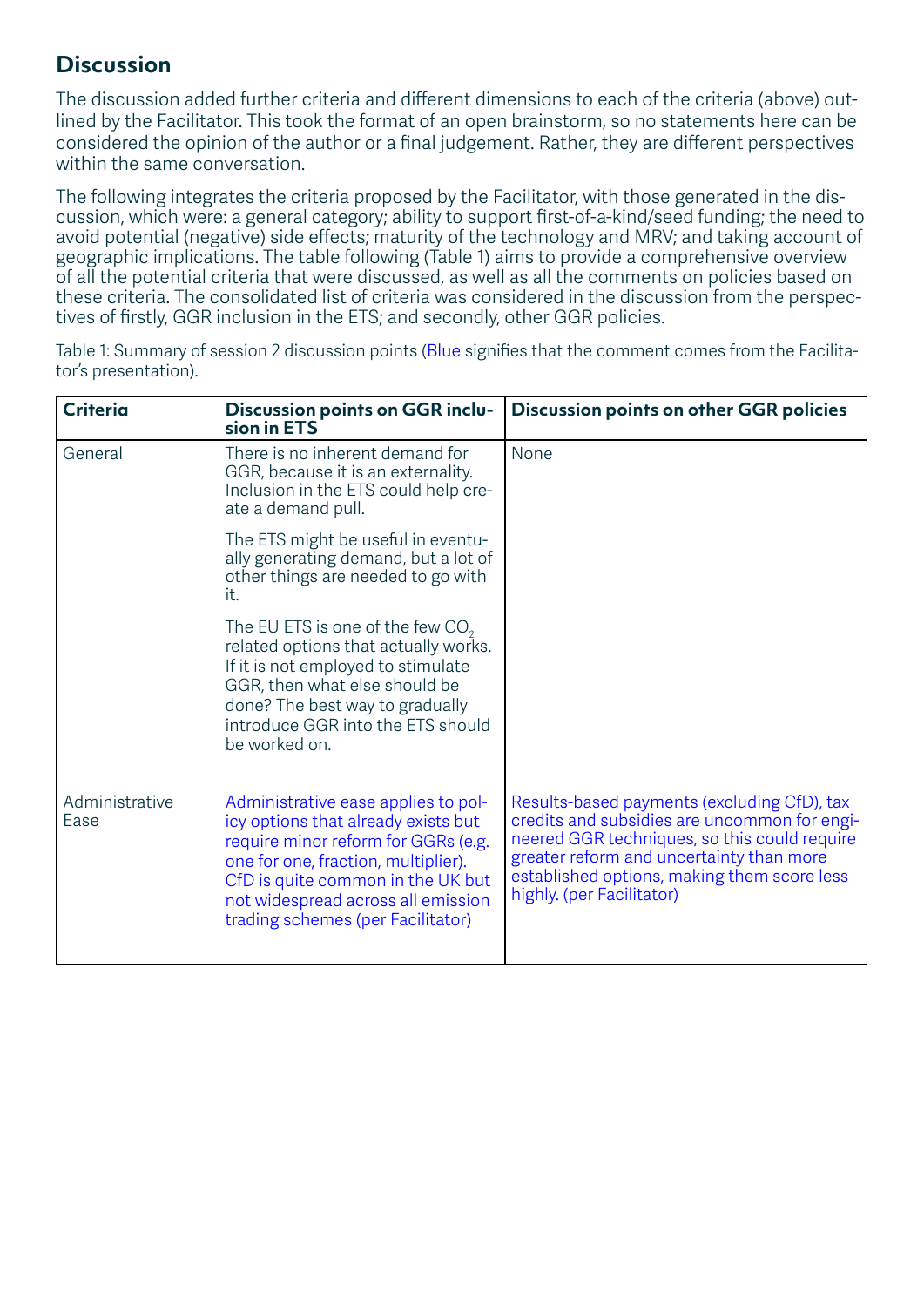| Reducing risk for<br>investors<br>(Includes business<br>risk, policy risk,<br>technology risk;<br>purpose to provide<br>certainty for inves-<br>tors) | One-for-one can create volatile<br>prices and demand which reduces<br>certainty for investors. The fraction<br>approach is similar but on a smaller<br>scale. The multiplier value is also<br>price uncertain. The fund and CfD<br>can be underpinned by contracts<br>with set prices and quantities<br>which creates certainty. (per Facili-<br>tator)<br>If the aim is to scale a viable indus-<br>try to 2050 and beyond using the<br>ETS, it might not be attractive to in-<br>vestors as there is not a strong case<br>at the moment because prices are<br>too low; in 20-30 years there may be<br>limited participants within an ETS<br>to pay to support the GGR indus-<br>try. This points to the need to take<br>distribution of costs and benefits<br>over time into account. It is an open<br>question as to when government<br>support would be able to leave the<br>ETS, if market liquidity reduces over<br>time.<br>Investors prefer contracts over pol-<br>icies. The ETS is somewhere in the<br>middle: its harder to change than a<br>policy, but easier to change than a<br>contract. | For the obligation policy, certainty can be<br>created around demand but less so for a price<br>which creates less uncertainty for investors.<br>The results-based payment or government<br>procurement/ subsidy creates certainty be-<br>cause a contract exists.<br>The tax credit only really works if there is prof-<br>it. Otherwise, it could be transferred, although<br>there is also a discussion about making trad-<br>able tax credits. (per Facilitator)<br>Whenever there had been discussions with in-<br>vestors, it became clear that investors prefer<br>contracts over policies and markets, because<br>contracts can be enforced in a court, and poli-<br>cies can be changed by governments depend-<br>ing on support or viability.<br>One of the big issues is the working average<br>cost of capital. Geological GGRs are expen-<br>sive and most of the costs are in the cost of<br>capital. There are only a handful of organisa-<br>tions that have the balance sheet and capac-<br>ity to make that kind of investment. So to get<br>moving on GGR, we need to address the barri-<br>ers that these investors face.<br>Policies could also be in place for oil and gas<br>companies to support their customers' use of<br>GGRs. |
|-------------------------------------------------------------------------------------------------------------------------------------------------------|----------------------------------------------------------------------------------------------------------------------------------------------------------------------------------------------------------------------------------------------------------------------------------------------------------------------------------------------------------------------------------------------------------------------------------------------------------------------------------------------------------------------------------------------------------------------------------------------------------------------------------------------------------------------------------------------------------------------------------------------------------------------------------------------------------------------------------------------------------------------------------------------------------------------------------------------------------------------------------------------------------------------------------------------------------------------------------------------------------|-----------------------------------------------------------------------------------------------------------------------------------------------------------------------------------------------------------------------------------------------------------------------------------------------------------------------------------------------------------------------------------------------------------------------------------------------------------------------------------------------------------------------------------------------------------------------------------------------------------------------------------------------------------------------------------------------------------------------------------------------------------------------------------------------------------------------------------------------------------------------------------------------------------------------------------------------------------------------------------------------------------------------------------------------------------------------------------------------------------------------------------------------------------------------------------------------------------------------------------------------------------|
| First-of-a-kind sup-<br>port/seed funding                                                                                                             | The ETS could provide seed funding<br>in the EU through the innovation<br>fund. Part of the proceeds from the<br>sale of credits could be used to<br>stimulate GGRs. The Swedish re-<br>verse auctions are a good example<br>of how this could work. This is a dif-<br>ferent type of inclusion rather than<br>letting only the market dictate how<br>much removal will happen.                                                                                                                                                                                                                                                                                                                                                                                                                                                                                                                                                                                                                                                                                                                          | The voluntary sector is already investing<br>money and effort into GGRs. Many are work-<br>ing on purchase facilities that help provide<br>easy access to capital and equity for scaling<br>up. This is the first step towards wider scale<br>deployment when the time is right. Removals<br>might not be ready to be included in the com-<br>pliance sector yet, but voluntary actors are<br>helping prepare for that moment when the<br>time comes.<br>Similar to the advance market commitments<br>for GGRs in the US (e.g. Frontier). Policies<br>could support operationalising private sector<br>seed funding for first-of-kind projects from<br>suitable actors (especially oil and gas com-<br>panies, with large capital budgets, rents, and<br>balance sheets).                                                                                                                                                                                                                                                                                                                                                                                                                                                                                 |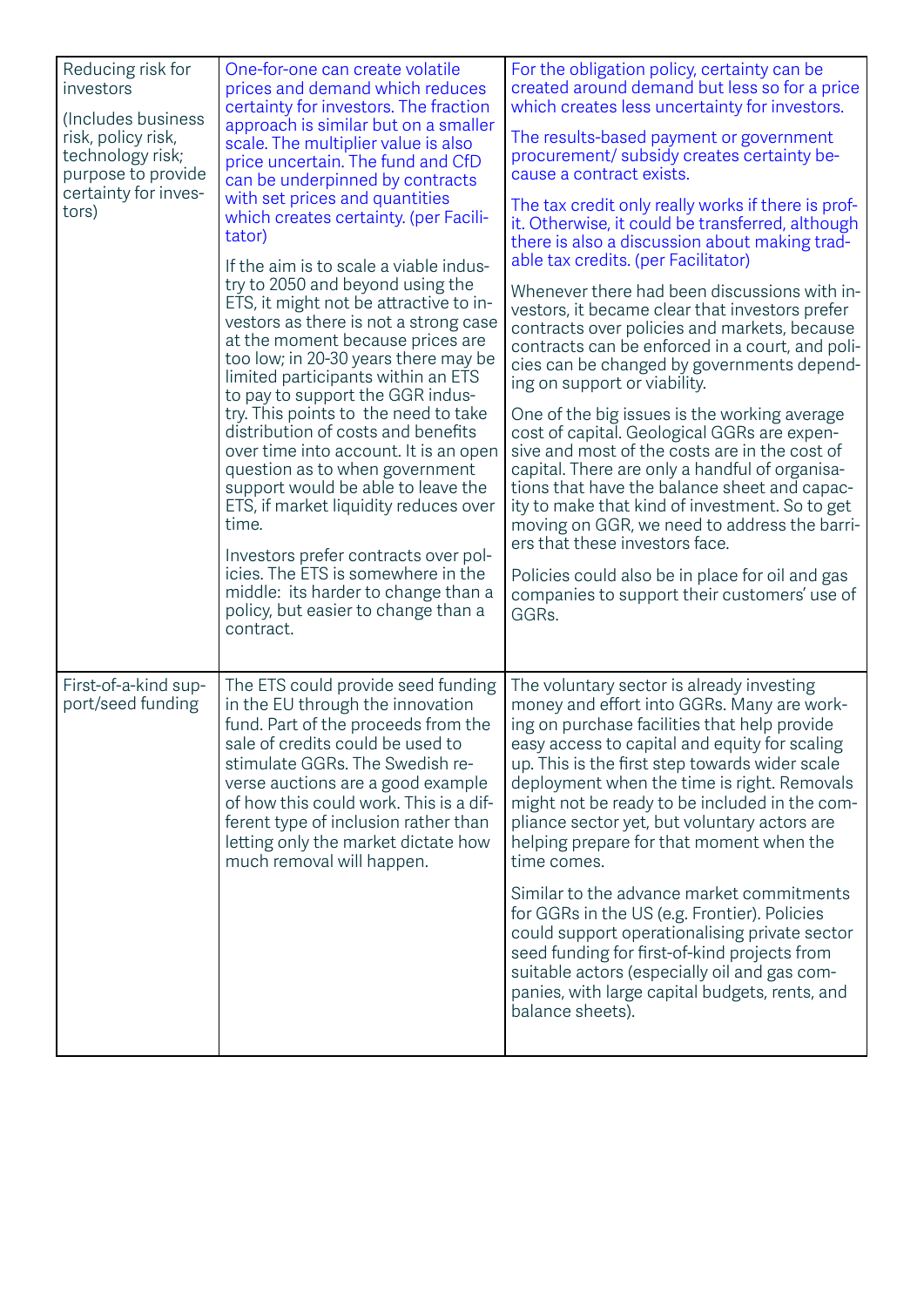| Promoting innova-<br>tion, scalability of<br>the technology<br>(How far does<br>the policy drive<br>down costs and<br>move technology<br>down the learning<br>curve?) | Lack of conviction expressed that<br>the ETS can help, as the technolo-<br>gies will not be competitive straight<br>away and it is hard to see how they<br>will become competitive without<br>additional support.<br>The current ETS price is too low to<br>incentivise GGRs in Europe. If GGRs<br>were suddenly included in the ETS,<br>it is likely to only be a high enough<br>price to stimulate something like<br>the cheapest BECCS (based on<br>woody biomass). This could have<br>potential negative side-effects in-<br>cluding the biodiversity, deforesta-<br>tion, and uncertain climate impacts;<br>and will not help much with upscal-<br>ing. | If the aim is to promote a strong payment in<br>perpetuity, that might not incentivise [GGR<br>providers] to bring down costs. (per Facilita-<br>tor)<br>A subsidy could probably help on the supply<br>side, with worries like learning effects, scale<br>effects, risk issues, cost of capital.<br>Understanding from US is that 45Q has not<br>worked very effectively in getting the costs of<br>CCS down, and there are various complica-<br>tions with it. |
|-----------------------------------------------------------------------------------------------------------------------------------------------------------------------|--------------------------------------------------------------------------------------------------------------------------------------------------------------------------------------------------------------------------------------------------------------------------------------------------------------------------------------------------------------------------------------------------------------------------------------------------------------------------------------------------------------------------------------------------------------------------------------------------------------------------------------------------------------|------------------------------------------------------------------------------------------------------------------------------------------------------------------------------------------------------------------------------------------------------------------------------------------------------------------------------------------------------------------------------------------------------------------------------------------------------------------|
| Scalability of the<br>policy                                                                                                                                          | With one-for-one, a whole firm's<br>emissions can be removed, which<br>is scalable; with a fraction or mul-<br>tiplier, only part of their emissions<br>are removed, because there is only<br>a fixed number of EUAs, so it is less<br>scalable as it would interfere with<br>the cap of the ETS.<br>The scalability of the fund and CfD<br>is limited by how much the govern-<br>ment thinks this is a priority and it                                                                                                                                                                                                                                      | The scalability of an obligation is almost in-<br>finite, because it can span the entire market<br>(for example, all of oil and gas). Results-based<br>payments are limited by a certain budget, and<br>subsidies and tax credit budgets are limited<br>further by money being needed for other<br>causes. (per Facilitator)                                                                                                                                     |
|                                                                                                                                                                       | is unlikely all ETS revenue could be<br>used to support those. (per Facili-<br>tator)                                                                                                                                                                                                                                                                                                                                                                                                                                                                                                                                                                        |                                                                                                                                                                                                                                                                                                                                                                                                                                                                  |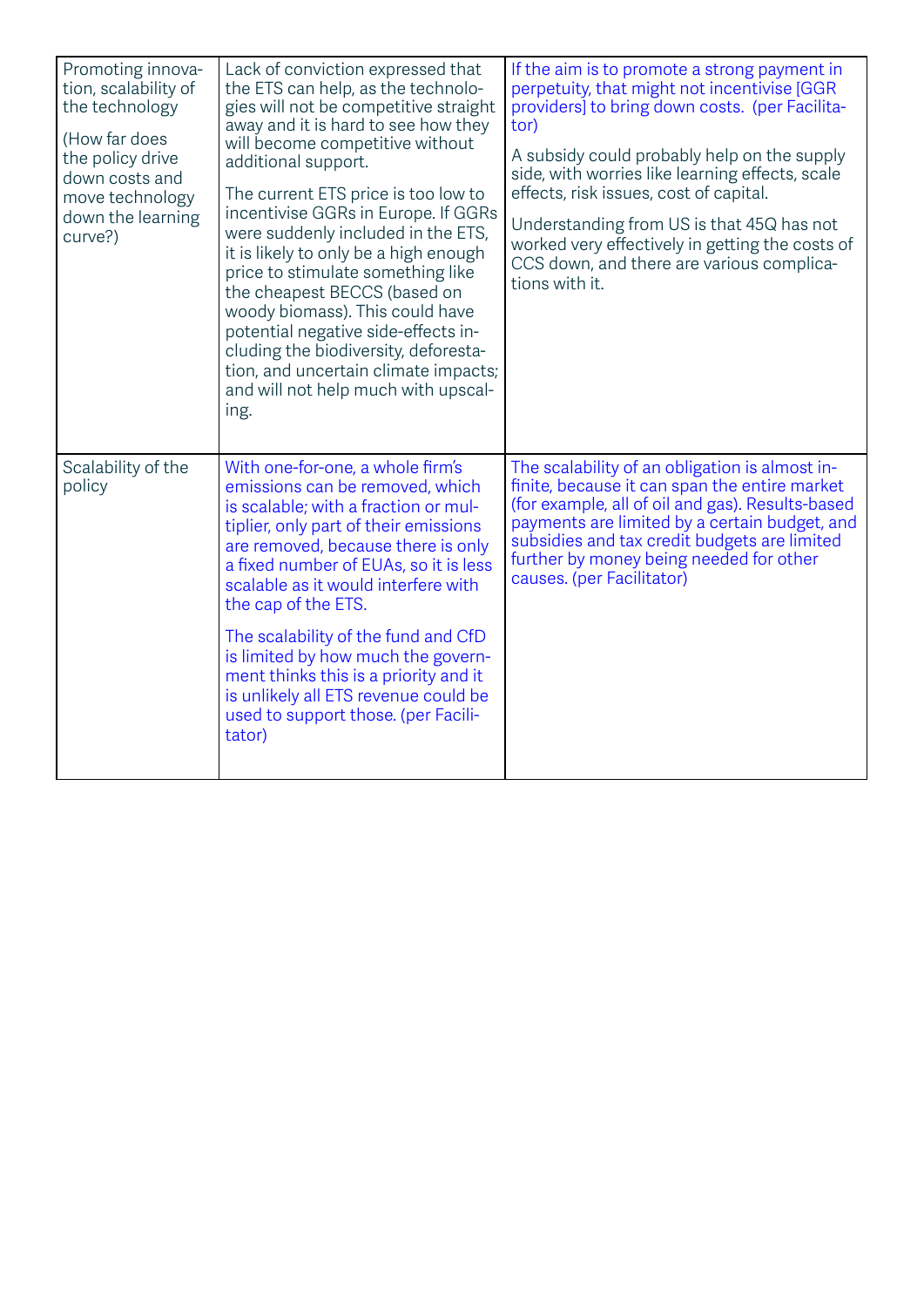| Distribution of<br>costs and benefits<br>(Distribution across<br>demographics,<br>sectors, consumers<br>or producers. Key<br>questions:<br>Does the polluter<br>pay, or is the cost<br>passed on to the<br>taxpayer?<br>How are the reve-<br>nues of CDR dis-<br>tributed? And how<br>are benefits of CDR<br>itself distributed?<br>For example, large<br>amounts of land-<br>based removals<br>increases the val-<br>ue of land assets,<br>benefitting land<br>owners. | The multiplier, fund and CfD require<br>taxpayer support. (per Facilitator)<br>There is a strong case for the EU<br>and the UK going net negative.<br>Would there be the sustainable rev-<br>enue stream, and balance of pay-<br>ments, from the sectors and organ-<br>isations within an ETS? That is not<br>to say that ETS is necessarily the<br>wrong place for GGRs; but hard to<br>abate emissions might come from<br>the land sector and from aviation,<br>for instance, and they may not be in<br>the ETS.<br>Policies should consider that the<br>process of GGR is spread across<br>different actors. For example, de-<br>veloping storage capacity in Europe<br>for $CO2$ is not rewarded unless ETS<br>participants capture the $CO2$ in the<br>first place and gain the cost saving<br>they can pass it onto the storage<br>operator. | Subsidies and, to some extent, results-based<br>payments and the tax credit, are dependent<br>on the taxpayer, so the more the taxpayer is<br>on the hook the more it may be viewed as<br>unfair. In general, there is a large pot of money<br>from the private sector that could be more<br>easily operationalised for GGRs, especially in<br>oil and gas companies (e.g. OPEC cost of pro-<br>duction is far lower than their rents).<br>The costs of GGRs do not just stay where they<br>are originally levied; there is a need to look<br>at the whole system and the system effect of<br>certain prices. So a takeback obligation might<br>be placed on the fossil fuel industry, for exam-<br>ple, but this will filter down to consumers, so<br>they will be paying for it as much as the indus-<br>try itself. This means also looking at the reve-<br>nues. If there is a carbon price revenue to be<br>had, it matters hugely how those revenues are<br>being used, for the distributional incidence.<br>The cost of regulation (namely the obligation)<br>might not necessarily flow down to consum-<br>ers, as oil and gas companies have very high<br>rents. The ultimate consumer price depends |
|-------------------------------------------------------------------------------------------------------------------------------------------------------------------------------------------------------------------------------------------------------------------------------------------------------------------------------------------------------------------------------------------------------------------------------------------------------------------------|----------------------------------------------------------------------------------------------------------------------------------------------------------------------------------------------------------------------------------------------------------------------------------------------------------------------------------------------------------------------------------------------------------------------------------------------------------------------------------------------------------------------------------------------------------------------------------------------------------------------------------------------------------------------------------------------------------------------------------------------------------------------------------------------------------------------------------------------------|---------------------------------------------------------------------------------------------------------------------------------------------------------------------------------------------------------------------------------------------------------------------------------------------------------------------------------------------------------------------------------------------------------------------------------------------------------------------------------------------------------------------------------------------------------------------------------------------------------------------------------------------------------------------------------------------------------------------------------------------------------------------------------------------------------------------------------------------------------------------------------------------------------------------------------------------------------------------------------------------------------------------------------------------------------------------------------------------------------------------------------------------------------------------------------------------------------------|
| tribution of costs<br>over longer time<br>horizons?<br>Where does the<br>incentive for stor-<br>age fall? What is<br>the distribution of<br>costs and benefits<br>for CDR across the<br>whole value chain,<br>and is this provid-<br>ing enough incen-                                                                                                                                                                                                                  |                                                                                                                                                                                                                                                                                                                                                                                                                                                                                                                                                                                                                                                                                                                                                                                                                                                    | many alternatives are available), the elasticity<br>of demand. This is an empirical question with<br>different answers. One answer is that the in-<br>ternational fossil fuel market is competitive,<br>whereas the domestic market is not, meaning<br>costs can be passed on.<br>In hard to abate sectors it is difficult to imag-<br>ine them being able to finance [GGR and]<br>mitigation. There is a distributional impact if<br>these facilities cease to exist, which may be<br>good from a climate impact, but the social<br>impact of that could be quite negative.                                                                                                                                                                                                                                                                                                                                                                                                                                                                                                                                                                                                                                  |
| tive?)                                                                                                                                                                                                                                                                                                                                                                                                                                                                  |                                                                                                                                                                                                                                                                                                                                                                                                                                                                                                                                                                                                                                                                                                                                                                                                                                                    | The take-back obligation can play a role in<br>rewarding both storage and removal of $CO2$ ,<br>which helps solve the cross chain problem.<br>The takeback obligation could be a comple-<br>mentary system, rather than a separate or<br>parallel system, to make sure that somebody<br>gets paid for putting the $CO2$ in the ground<br>and storing it there, while somebody else gets<br>paid for removing it.                                                                                                                                                                                                                                                                                                                                                                                                                                                                                                                                                                                                                                                                                                                                                                                              |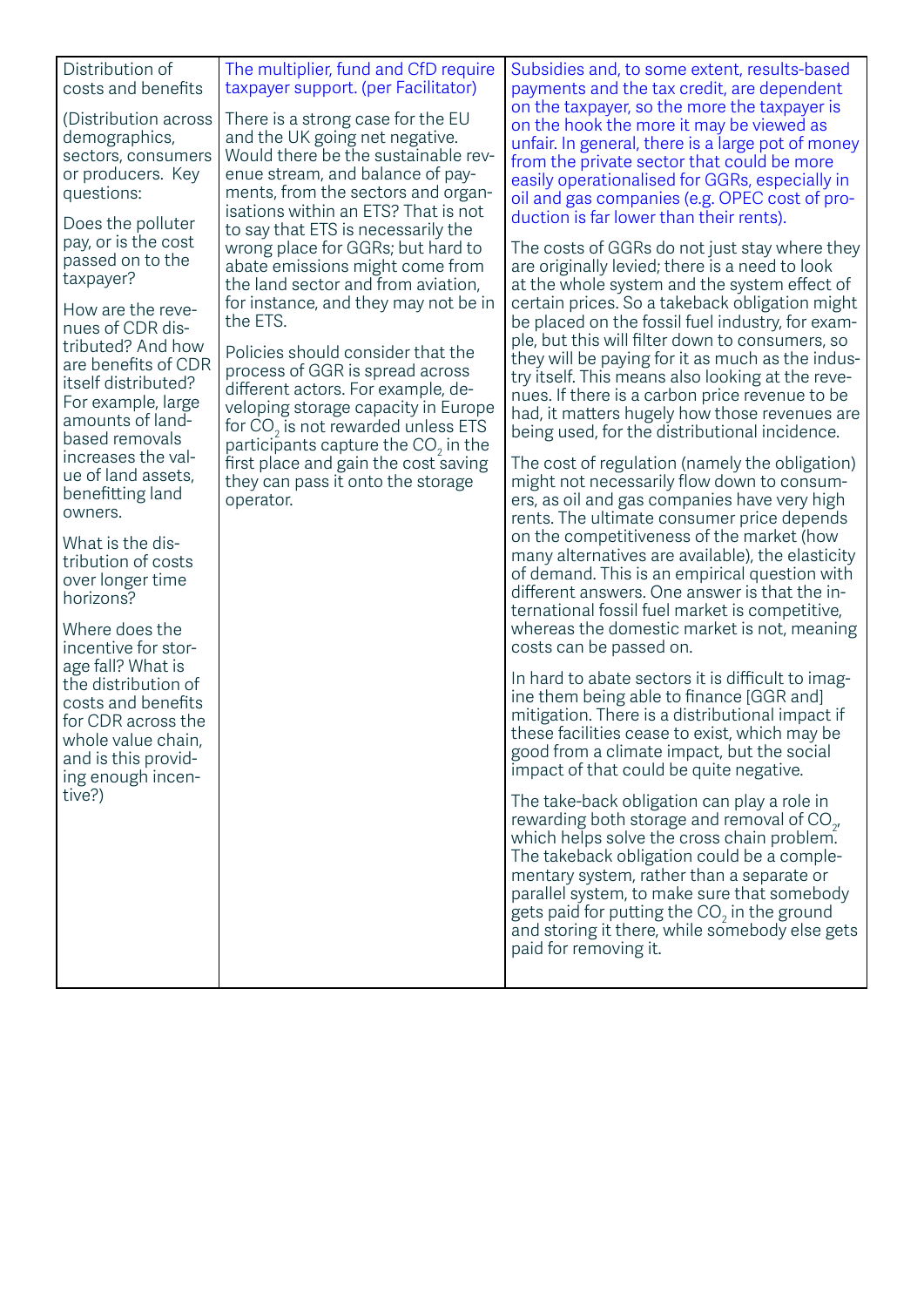| Avoiding potential<br>(negative) side-ef-<br>fects (Includes<br>environmental<br>effects, including<br>biodiversity, defor-<br>estation, leakage<br>and land use ef-<br>fects; mitigation<br>deterrence effects;<br>unintended effects<br>on commodity and<br>asset prices, and<br>consequential dis-<br>tributional effects.) | If GGR were suddenly included<br>in the ETS, it is likely to only be a<br>high enough price to stimulate<br>something like the cheapest BEC-<br>CS (based on woody biomass).<br>This could have potential negative<br>side-effects including the biodiver-<br>sity, deforestation, and uncertain<br>climate impacts.                                                                                                                                                                                                                                                                                                                                                                                                                                                                                                                                                                                                                                                                                                                                                         | Removals to compensate for residual emis-<br>sions are needed, not to allow the continued<br>production of fossil fuels. There is a risk that<br>pouring money into removals (also through<br>the ETS!) means removal capacity will be<br>captured to allow continued emitting of $CO2$ ,<br>which does not actually help the climate.<br>On the contrary, the only way to compensate<br>for fossil fuel use is permanent disposal of<br>$CO2$ , so geological disposal does "count". |
|--------------------------------------------------------------------------------------------------------------------------------------------------------------------------------------------------------------------------------------------------------------------------------------------------------------------------------|------------------------------------------------------------------------------------------------------------------------------------------------------------------------------------------------------------------------------------------------------------------------------------------------------------------------------------------------------------------------------------------------------------------------------------------------------------------------------------------------------------------------------------------------------------------------------------------------------------------------------------------------------------------------------------------------------------------------------------------------------------------------------------------------------------------------------------------------------------------------------------------------------------------------------------------------------------------------------------------------------------------------------------------------------------------------------|---------------------------------------------------------------------------------------------------------------------------------------------------------------------------------------------------------------------------------------------------------------------------------------------------------------------------------------------------------------------------------------------------------------------------------------------------------------------------------------|
| Public acceptability                                                                                                                                                                                                                                                                                                           | A lot of citizens might think that<br>firms have been offsetting their<br>emissions in the past, and question<br>how is this any different (for one<br>for one, fraction and multiplier).<br>CfD also uses taxpayers' money<br>for something else. The fund might<br>be quite popular as it has a certain<br>level of government oversight. (per<br>Facilitator)<br>One might see two opposing posi-<br>tions. On the one hand, the notion<br>that resonates well with people is<br>that each tonne that is emitted has<br>to pay for its own removal under a<br>net zero target. This is seen as fair.<br>But there may also be very strong<br>opposition that [GGR inclusion in<br>the ETS] would enable substitution<br>between the two, which it is feared<br>will undermine near-term emission<br>reductions. This can be overcome<br>only with a very clear communica-<br>tion on how this will be avoided, for<br>example, through design or seper-<br>ating off targets. This is something<br>that will not go away without being<br>addressed in the communication. | As for the fair distribution of costs, the more<br>the taxpayer is on the hook the less publicly<br>acceptable it may be. (per Facilitator)<br>The optics of a subsidy would not be stellar.                                                                                                                                                                                                                                                                                          |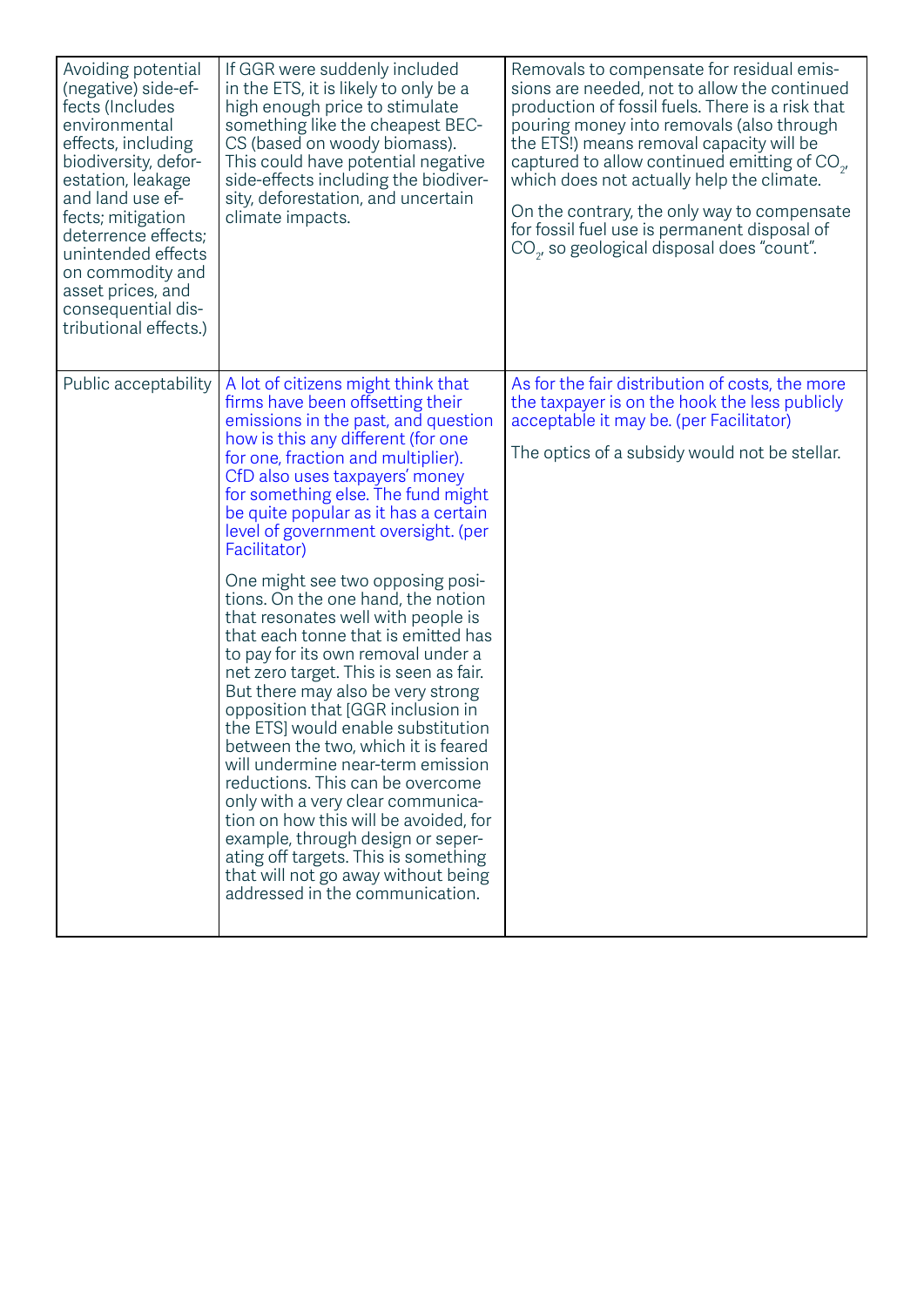| Maturity of the<br>technology and<br><b>MRV</b><br>(Key points: there is<br>not a one-size fits<br>all policy criteria<br>scale, because it<br>depends on how<br>mature the tech-<br>nology is and how<br>well the emissions<br>from it can be<br>quantified.)                                                                                               | There is not a one-size-fits-all<br>policy dimension, but it is driven<br>by questions like how mature the<br>technology is, level of confidence<br>in accurate measurement, and how<br>to incentivise these technologies<br>on the same sort of basis. Each<br>technology might be given similar<br>sorts of credits, but rock weather-<br>ing, for example, [is still immature<br>as a technology] as the effect on<br>the environment is not yet known.<br>Should the same policy apply to<br>those sorts of solutions as, for ex-<br>ample, DACCS, where standards are<br>in place for geological storage and<br>the related MRV? So it is not just a<br>question of picking the right policy,<br>but of mapping the policy onto the<br>methods. | None                                                                                                                                                                                                                                                                                                                                                                                                                                                                                                                                                                                                                                                                                                                                                                                                                                                                                                                                                                                                                                                                                                 |
|--------------------------------------------------------------------------------------------------------------------------------------------------------------------------------------------------------------------------------------------------------------------------------------------------------------------------------------------------------------|------------------------------------------------------------------------------------------------------------------------------------------------------------------------------------------------------------------------------------------------------------------------------------------------------------------------------------------------------------------------------------------------------------------------------------------------------------------------------------------------------------------------------------------------------------------------------------------------------------------------------------------------------------------------------------------------------------------------------------------------------|------------------------------------------------------------------------------------------------------------------------------------------------------------------------------------------------------------------------------------------------------------------------------------------------------------------------------------------------------------------------------------------------------------------------------------------------------------------------------------------------------------------------------------------------------------------------------------------------------------------------------------------------------------------------------------------------------------------------------------------------------------------------------------------------------------------------------------------------------------------------------------------------------------------------------------------------------------------------------------------------------------------------------------------------------------------------------------------------------|
| Geographic impli-<br>cations<br>(Overlap with other<br>criteria, but specif-<br>ically international<br>concerns, includ-<br>ing: can the policy<br>be scaled/integrat-<br>ed internationally?<br>Clarity of carbon<br>accounting across<br>borders; Economic<br>efficiency con-<br>cerns; Geopolitical<br>concerns; Public<br>acceptability con-<br>cerns.) | None                                                                                                                                                                                                                                                                                                                                                                                                                                                                                                                                                                                                                                                                                                                                                 | A carbon takeback obligation can be de-<br>signed in different ways. If the obligation were<br>to allow for removals outside the jurisdiction<br>of the country where oil and gas is being<br>used, or by many different methods, it could<br>be difficult to regulate that. Importing oil and<br>gas from other countries would then require<br>a large regulatory capacity. Alternatively, the<br>policy could require recapture within the ju-<br>risdiction. This requires different (and again<br>distributional) trade-offs, such as between<br>economic efficiency and job creation.<br>There are various dimensions to the geo-<br>graphic element. The clarity of the account-<br>ing, the geopolitics, economic efficiency (if it<br>is really cheaper to do it in Saudi Arabia, then<br>why not?). But public acceptability also needs<br>to be taken into account. If the carbon is<br>not stored in the same location/jurisdiction/<br>backyard, one of the first criticisms will be<br>that waste is being exported, and having poor<br>countries suffer, and that is not a good look. |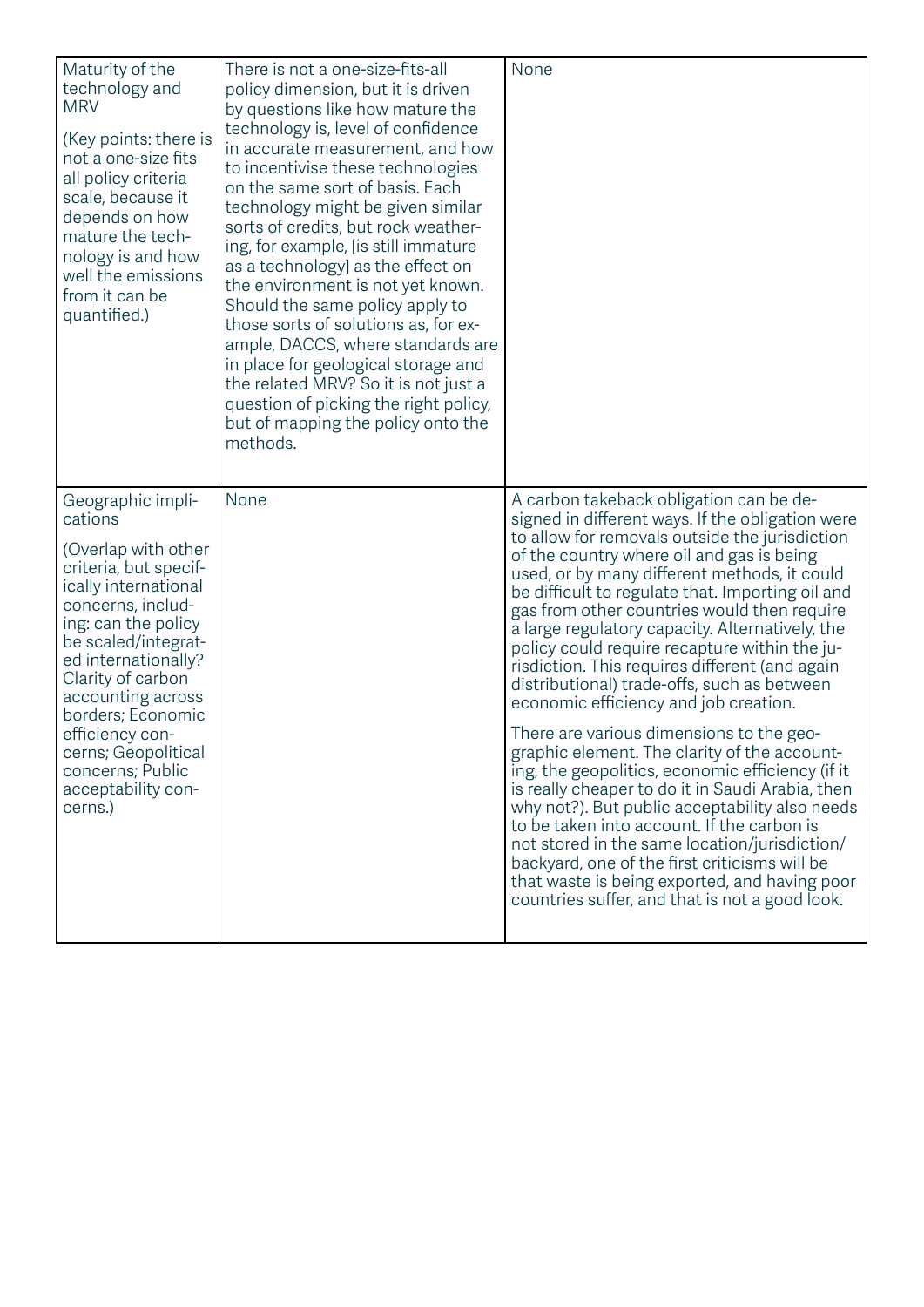#### **Summary**

In summary, the session concluded that:

• the Facilitator set out reasons why inclusion in the ETS alone might struggle to encourage investment into GGRs and permanently remove CO $_{\textrm{\tiny{2}}}$ . Two ways of remedying this were suggested, both including different policy options:

- o extra reforms to the ETS alongside GGR inclusion (which could be through having no limits, quantitative limits, multiplier values, contracts for difference, or a separate removals fund); or
- o alternative policies to the ETS (including regulations and standards, public procurement, subsidies, or a tax credit).

• Each of these policies could be scored on their effectiveness according to certain criteria. The criteria suggested in the presentation were certainty for investors, scalability, administrative ease, distribution of costs, and public acceptability.

• The discussion debated and refined these criteria further. Extra success criteria for policies that emerged during the discussion included ability to provide seed funding/capital support, ability to bring down costs (through learning/scaling effects), avoiding negative (environmental) side effects, how well a policy leverages private capital, maturity of the technology, and the distribution of costs and benefits over time, across the value chain, over sectors, and geographically.

- No conclusions were reached, but greatest consensus seemed to be formed around:
	- o the ETS being able to create some demand for removal, as well as creating a potential funding source through the sale of credits;
	- o but that it is not able to do much more than that, and that a more comprehensive suite of policies will be required;
	- o of the alternative policies, a carbon takeback obligation received the most discussion.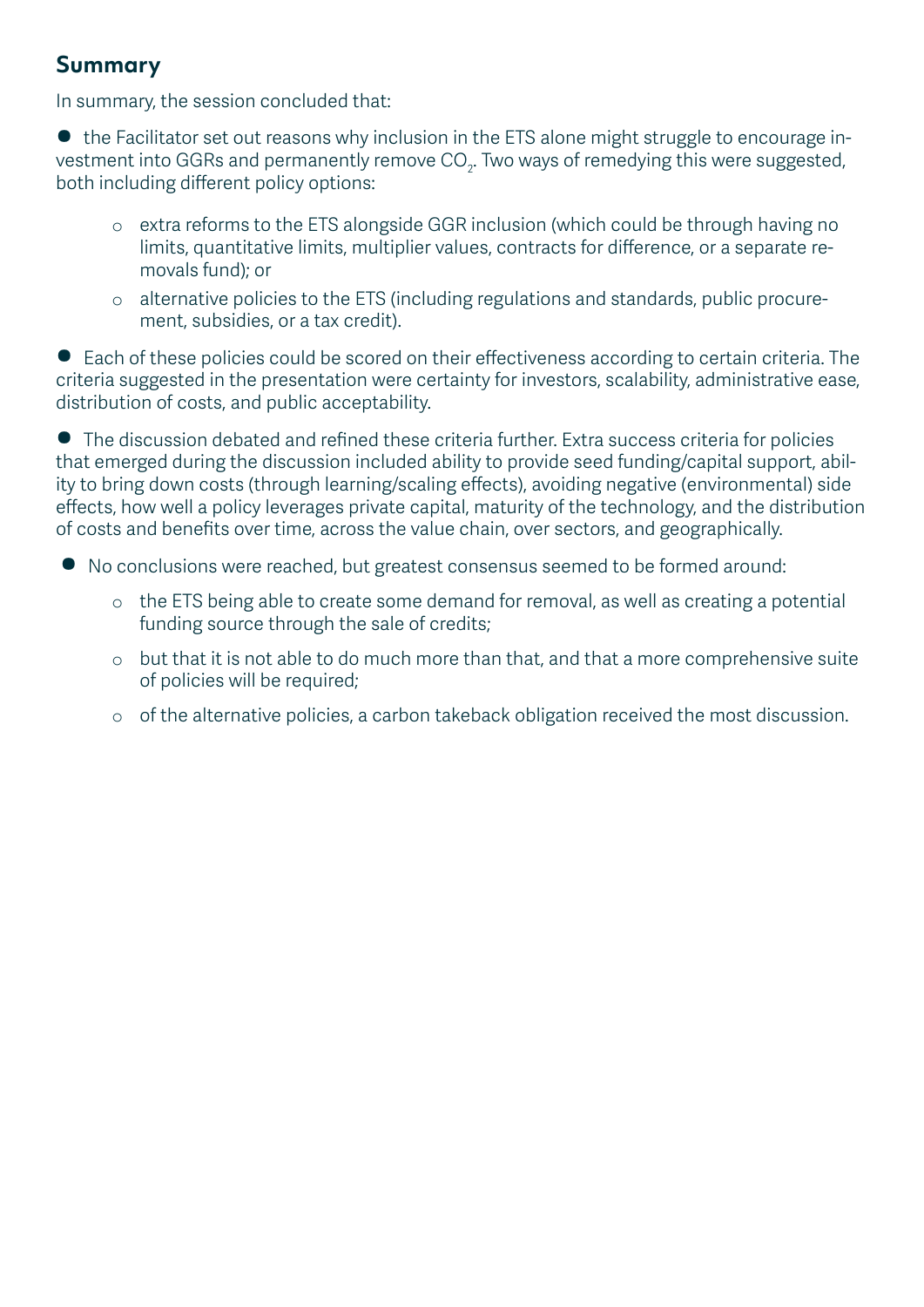#### **Session 3: GGR implications for ETSs (facilitated by Caroline Fischer, World Bank and Resources for the Future)**

After the first two sessions took a broad perspective on what overall objectives might be and implications from the GGR perspective, this third session looked at what the implications might be for ETSs from including GGRs.

The range of considerations proposed for this session included:

- $\Box$  what impact there might be on cap levels, cap integrity, (free?) allocations, market stability reserves, prices, revenues;
- $\Box$  the implications on sectoral mitigation pathways actor incentives within hard to decarbonise/high cost mitigation sectors;
- $\Box$  the legal architecture that might be required; and
- $\Box$  the impact on reforms to ETSs, such as the potential integration of new sectors (for example, heat, transport) as well as for linking or connecting to other ETSs.

The Facilitator began with these issues as provocations and presented three different timeframes for ETS development, summarising different aspects in the following table (Table 2):

#### Table 2: Timeframes for ETS development

|                    | Short-run                       | Medium-run             | Long-run               |
|--------------------|---------------------------------|------------------------|------------------------|
| Emissions          | Positive                        | Low, mostly industrial | Net Zero or negative   |
| Emissions<br>Price | Modest                          | <b>High</b>            | Determined by GGRs     |
| Technology         | Immature                        | Emerging               | Mature at Scale        |
| Policies?          | Complementary                   | ETS integrated         | <b>Broader markets</b> |
| Funding            | Action revenues, taxpay-<br>ers | ETS demand             | Negative targets       |

#### **Discussion**

The discussion began with consideration of the potential for inclusion of GGRs in ETSs to undermine GHG emissions reductions. The question was posed whether retirement of allowances to a market stability reserve (MSR) could be a way to include GGRs in ETSs (e.g., the EUETS) without undermining GHG emissions reductions. It was noted that the MSR is a complex construction, and the timing of overlapping policies can interact differently with the impact on emissions: for example, early introduction of GGRs could reduce emissions, allowances may then be stored in the MSR. This may be different from later introduction of GGRs, where this effect may not be triggered. Also there are other ways to develop GGR interaction with ETSs, in a technical way, to lead to genuine additional reductions in emissions whilst also supporting development and recognition of GGRs.

The discussion then moved to reflection on the short, medium and long-term timeframes, as encapsulated in the Facilitator's table (above). These could be paraphrased as:

- $\Box$  Short run: parallel development of the GGR and ETS markets;
- $\Box$  Medium run: integrated working together, where the two systems co-exist. This is the interesting part of the market, the question being how it could be done?
- $\Box$  Long run: basically, there would just be a GGR market.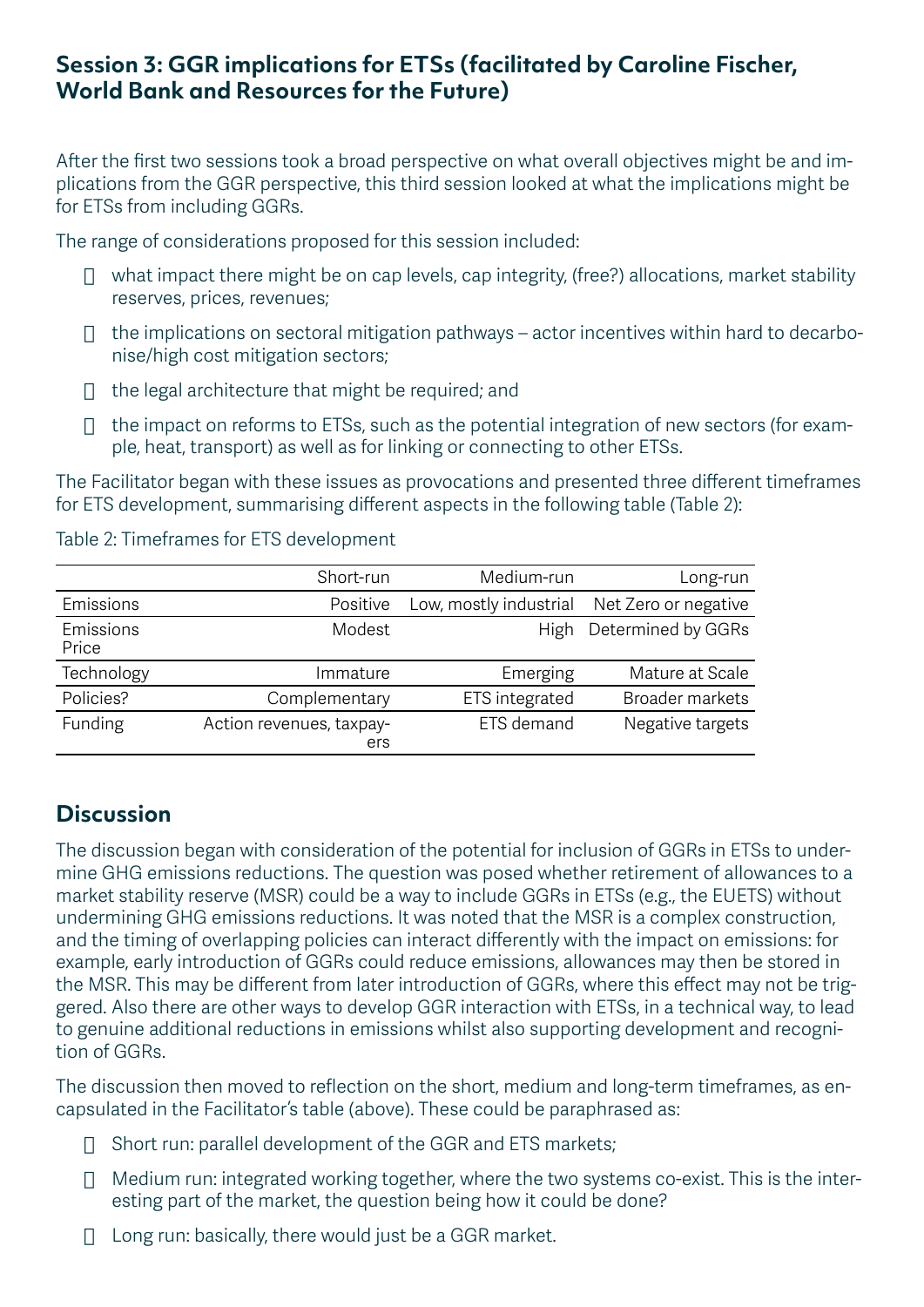A further question related to when it would become apparent that we had moved from the short to the medium term. In the short term, prices for GGRs will be very high, much greater than the ETS allowance prices, so price convergence could be a consideration. In the longer-run, the question becomes who should be responsible to pay for the negative emissions? This might depend on the sectors covered by the ETS. All the same, everyone is benefitting from removals, so where the sectors covered are very narrow, should this be their only responsibility? There is an efficiency and distributional dimension in that perspective. An opinion was expressed that the responsibility should be quite broad.

There was discussion about the likelihood of extending an ETS to downstream or even to individual users, in relation to, for instance, the transport sector. This could relate to who pays for GGRs. It was noted also that the public has more confidence and tolerance for regulatory standards than for carbon taxes and trading systems, despite their lower economic efficiency. This is why regulatory options like blended fuel standards, renewables obligations, and so on, have been used. This experience could lead to an approach that includes an obligation for removals on the fuel supply side.

The problem is dynamic: technologies evolve over time, and endogenously. Emissions trading systems can allow banking over time, and therefore create an inter-temporal connectivity. Similarly, the MSR has a temporal dimension. However, funding is needed for GGRs right now. Currently (and potentially in what is considered the short term in the table), this is coming from the voluntary sector, distributed across a range of different sources in different sectors. As such, it was posed that perhaps a better understanding of the voluntary market in GGRs would be helpful.

It could be imagined that in the long term, the permanent storage 'prize' for GGRs is Direct Air Carbon Capture and Storage (DACCS), so DACCS could be used as the default price. Long-term link there with ETS would be good. It was proposed that a ceiling price could be set at the price of DACCS: if this price were binding, then the revenues could be used for anything that is cheaper than that.

It was proposed to move to ground the discussion about GGRs in ETSs in the reality of existing ETS systems. It was posed that the EUETS is a very fragile and vulnerable system right now. There have been lots of price swings already this year, and these are not easy to explain. This undermines investor certainty and a very political revision process is going on right now, which could end in a variety of different ways. It was put that this is seen as an opportunity for different countries to direct funding to their various industries. Further, it was put that the EUETS is already not working well, not delivering real sectoral emissions reductions at the speed required. In medium term, it was put that there should be optimism that it can work, and it may be that will be when the moment is right to aspire to introduce GGRs, which cannot, if introduced now, solve the other problems already existing in the EUETS.

Alternatively, the question was put whether it should just be concluded that the EUETS is not working and that there should be honesty about that, then different approaches outside the ETS might be looked at. Or whether consideration should be given to prioritising other aspects of the ETS, such as an auction reserve price. Even so, it seems a limited mechanism.

The observation was made that no one seems to think that adding GGRs to the ETS is going to be straightforward/welcome/beneficial to the ETS itself. Did that make it a mistake? Should we be looking elsewhere? One reason for this perspective could be that the reason for including GGRs in the ETS is deliberately to leverage funding for GGRs and to promote the new technology. This begs the question whether there is a willingness to pay the 'price' of a loosened cap, in order to gain access to this funding stream for GGRs?

There are more elegant and simple solutions that can be used for GGRs, more easily, than the ETS. For example, the Common Agricultural Policy, as well as other pots of money that could be used, rather than relying on the complex system of the ETS. In Integrated Assessment Models (IAMs)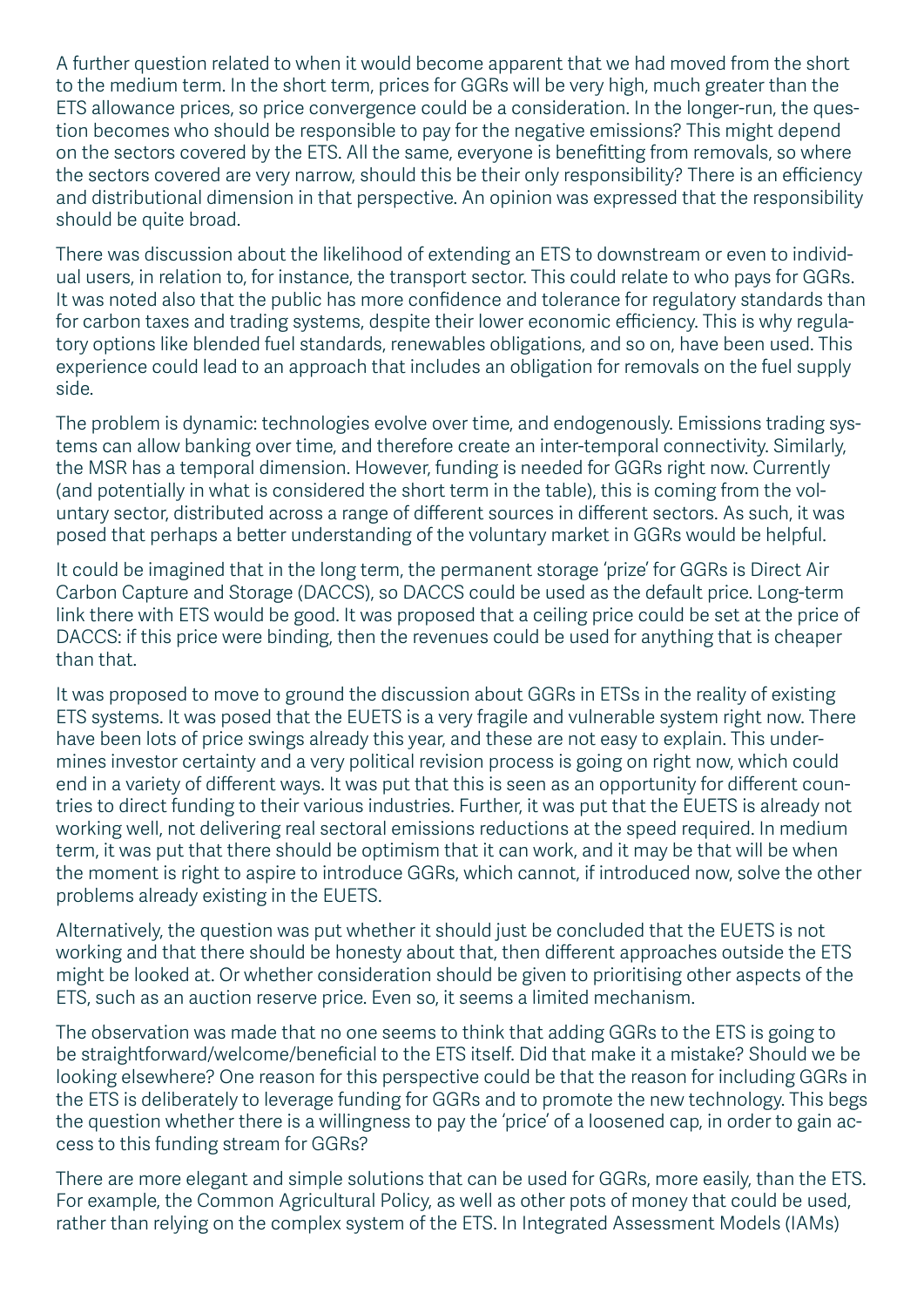long-run carbon prices are not determined by GGRs, but by the cost of eliminating the residual demand that cannot be met by GGRs. This outcome is the result of the fact that GGR is insufficiently developed and not available at the scale required at that point in the long-term. However, it was noted that IAMs are weak on endogenous technology improvement embedded in the models. This fact, it was argued, can make some aspects of the IAM details less reliable, especially in the longer-term.

An ETS with zero emissions coverage is no longer useful at some point, as basically it becomes a CCS mechanism in relation to residual fossil fuel emissions. Thus, it is necessary to see how to move from allowance certificates to removals.

The question was asked what are the ways of reforming the ETS so that there can be a more mutually supportive relationship between the GGR aspect and the ETS emissions reductions approach? Potentially, there is a benefit to the ETS of the inclusion of GGRs, with an 'exit' period at the end of the ETS's traditional shape, as emissions tend towards zero. At the same time, there is a need to consider the differences and regulatory challenges associated with parallel purchasing of removals outside of the cap, as compared to being included within the cap.

#### **Summary**

In summary, the session noted:

Timing is a very important consideration in relation to how GGRs could and/or should be included in ETSs and the benefit to the ETS system of inclusion of GGRs could be most significant in the longer-term, that is, when only residual emissions remain.

There are many challenges in getting ETSs, with particular reference to the EUETS to operate effectively already and, considering these imperfections, it might not be a good idea to introduce the GGR dimension at the moment.

The priorities for GGRs might be best addressed through other approaches that may be less economically efficient, but might be more publicly acceptable, such as standards, noting that some more evidence may be required. Nonetheless, there are a number of specific technical approaches that can be used to fix the current ETS systems, and there could be ways of thoughtfully designing GGRs into ETS systems. All the same, it is not clear whether the outcomes are predictable.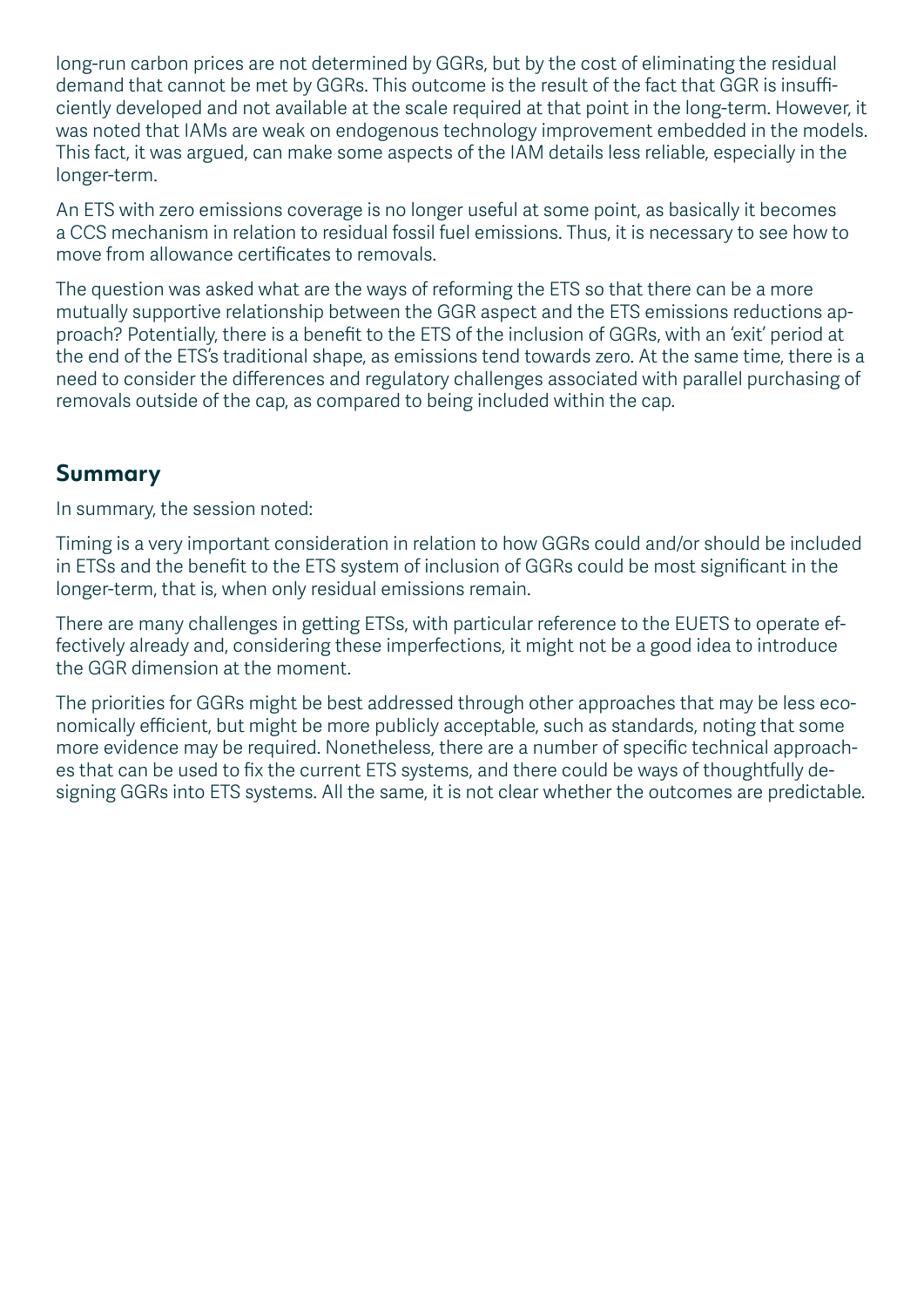#### **Session 4: Timing - decision sequencing, triggers (facilitated by Baran Doda, Adelphi)**

This fourth and final session considers more deeply the main issues and milestones in including GGRs in ETSs, if that is to happen. Critical questions included: when are GGRs ready for the market? When are ETSs ready for GGRs? How do the role of ETSs and GGRs evolve towards 2050 and beyond? And what might be the decision sequencing and trigger points for timing?

The Facilitator began with the following provocations:

1. Readiness:

Assessing readiness of GGRs for use in ETSs, factors might include:

- GGR method and storage medium, for instance, whether engineered or nature-based, and consequently the degree of permanence of storage
- Technological readiness level, scalability, externalities (such as impacts on other land uses, or on other sectors such as food production) and cost
- Location of GGR supply chain activities, including cross-jurisdictional regulatory considerations

Assessing readiness of ETSs for introduction of GGRs, key considerations include:

- MRV and certification mechanism for GGRs
- Impact on incentives for mitigation
- How to introduce GGR units in ETSs

2. GGRs and ETSs over different time horizons:

Interaction over three different time horizons

- Short term to 2030:
	- Get GGRs and ETSs ready
- Medium term to 2050:
	- GGRs in ETS with declining/zero caps to achieve net zero emissions
	- Evolving role of ETSs in climate policy
- Beyond 2050
	- GGRs (in ETS with negative caps?) to achieve net negative emissions
- 3. Sequencing and contingencies:

#### Essentials

- Robust MRV, certification of mechanism and governance for GGRs
- Safeguards to protect ETS integrity and minimise negative externalities
- Public acceptance of GGRs in ETSs
- Pathway towards global market for (positive and negative) emissions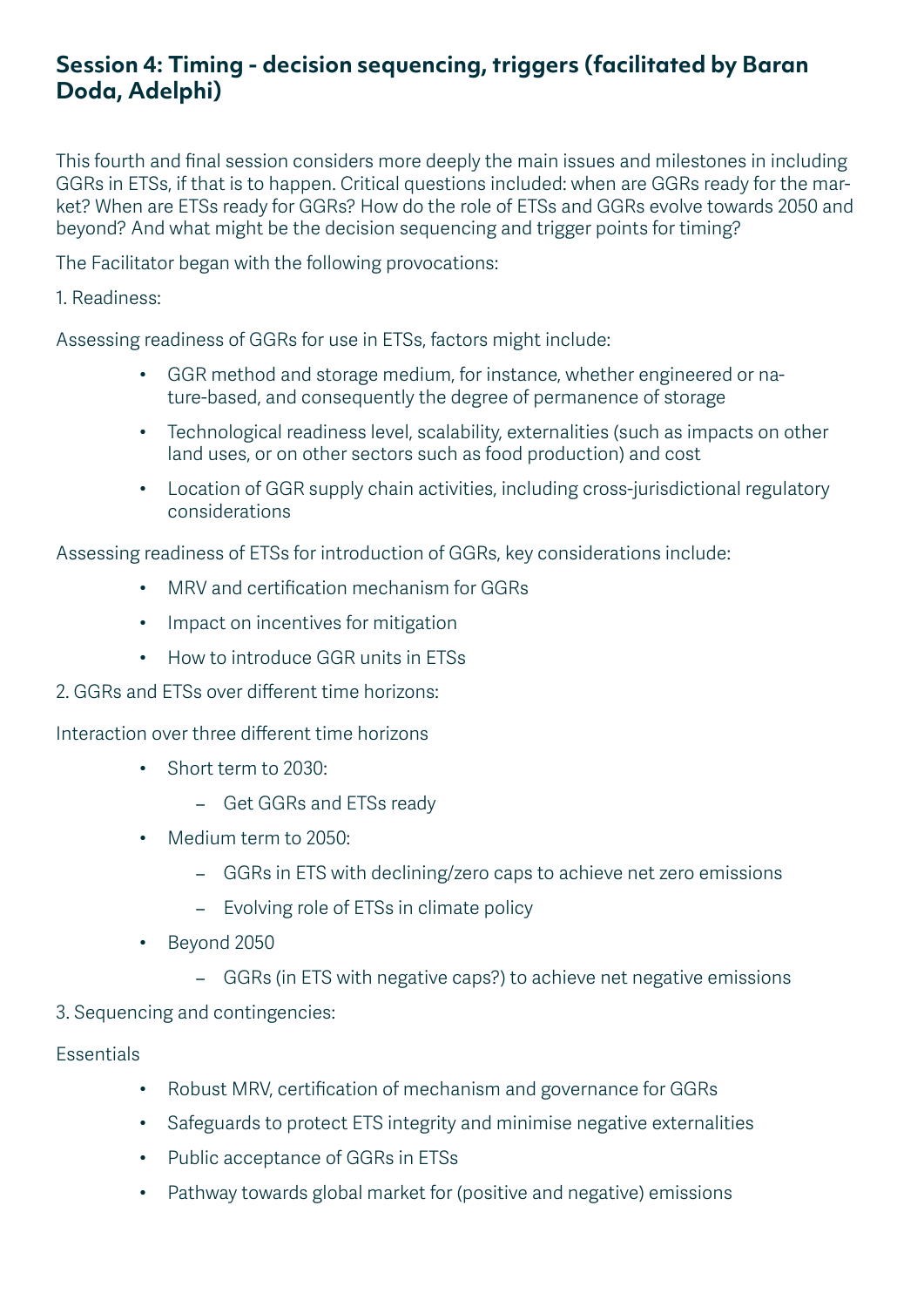#### Key uncertainties

- GGR unit costs too low or too high
- Domestic and international distributional consequences

Thus, the Facilitator's headline questions were:

- $\Box$  Which (if any) GGR units should be allowed into the ETS?
- $\Box$  When (if ever) should GGR units be allowed in the ETS?
- $\Box$  What concrete steps are necessary to have a uniform (global?) carbon price, including for GGRs, in the future?

#### **Discussion**

#### **Inclusion of techniques with different characteristics**

A GGR technique being 'ready' in terms of its fitness for purpose is not the same as its readiness for ETS. Additional criteria will need to be satisfied, before allowing the units generated by a specific technique into the ETS. It was posed that there needs to be resolution of whether a technique-neutral approach or a bespoke, technique-by-technique assessment will be necessary for entry. Inclusion into the ETS may help or hinder a technique's development including its governance by placing novel demands on the process.

The question was put whether criteria for ETS inclusion should apply to broad classes of GGRs or should inclusion be at the project level? There is a need to address the question: should full GGR 'sectors' such as afforestation be brought into the ETS, or should inclusion be at the project scale – as in, for example, a specific DACCS installation?

Robust MRV will be essential. Inclusion in the mechanism should be grounded in technique-specific MRV evidence.

Puro.Earth shared with participants its approach to identify techniques for inclusion into a carbon removals market: $7$  the organization has created a list of potential techniques, then a set of performance criteria, which has the result of eliminating many techniques. The shortlisted criteria are:

- $\Box$  delivered measurable rather than modelled removals;
- $\Box$  generated a data trail;
- $\Box$  would remove and store carbon for 50+ years; and
- $\Box$  should be scalable.

Storage permanence creates novel issues for inclusion in ETS. For example, are 'in perpetuity' removals required, or can short-term removals (e.g., <100 years) be accepted?

#### **A global agenda**

GGR is an important point on the global decarbonization agenda. So the debates about how to certify GGR units and whether or not to allow them in ETS should be conducted in the context of this wider conversation. It was put that there would be benefits if Europe does not proceed alone when designing a GGR certification mechanism. Canada has interests, the US is taking work forward, and there are also initiatives across Africa and SE Asia. It follows there is a role for international dialogue to agree standards of a high-quality GGR credits.

7 [Puro Earth](https://puro.earth/about-us/) is developing a market place for carbon removal that seeks to overcome shortcomings of earlier carbon markets.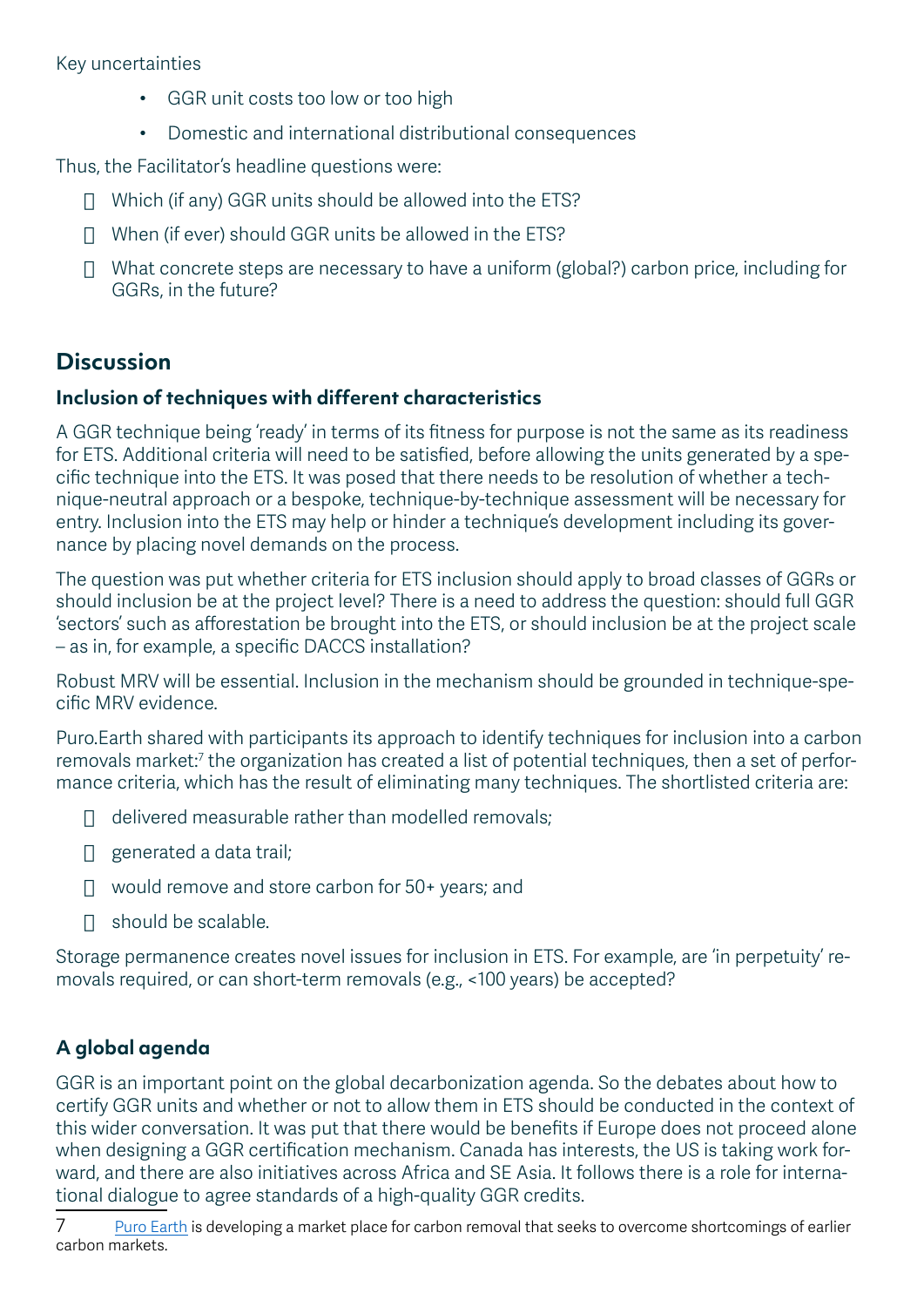It was considered important that a wider global debate takes place – especially given that use will be made of larger markets outside Europe – they will be global, and a global governance dialogue is necessary and this should inform considerations concerning connections with ETSs.

#### **Public engagement (PE)**

The discussion suggested that the best way to address the PE agenda may be to start with holding small group discussions on focused issues and then gradually broadening the reach of the PE efforts. Key agenda item to address is the fact that the public typically equates removals and offsets, with all the attendant issues and controversies of the CDM era.

A key distinction to emphasise is between units generated based on emissions that are prevented from taking place in the future (i.e. activities that stop the GHG concentrations in the atmosphere from rising) versus units generated based on drawing GHGs from the atmosphere and permanently storing them elsewhere (i.e. activities that reduce the GHG concentrations in the atmosphere). Both types of units are offsets but only the latter are GGR.

It was noted also that it would be important to distinguish between the quality units generated by various GGR techniques (quality must be as high as possible) to inform public understanding. The key aspects of quality in this respect could include robust technique-specific MRV, high degree of permanence, and clear rules of liability ensuring environmental integrity in case of accidental reversals.

#### **Policy**

The point was raised that there is a potential policy challenge regarding having 'too much GGR'. This is would cause a difficult, tricky agenda and there would be a need to address it so as not to dilute mitigation efforts whilst effectively delivering GGRs. Emission Reduction (ER) must come first, but if GGR became abundant and cheap it may become difficult to force the policy community to focus on ER that is, the issue may become who would choose challenging, expensive ER over cheap, effective and easy GGR? It was put that there is a need to resolve how to work with the policy community on this potential future issue.<sup>8</sup>

#### **The inclusion of GGR in ETS**

The discussion noted that a number of issues drive whether to include GGRs in ETSs, including the issue of who pays; whether least-developed and developed countries have the same responsibilities; and how to balance the contesting demands for resources and trade-offs.

Some participants suggested GGRs should not be allowed in ETSs, arguing instead that there should be an explicit mandate to compensate/offset continued use of fossil energy with GGRs. That is, if a fossil energy company does not use GGRs it should not be able to sell fossil fuel. It was suggested also that if regulatory frameworks required this, the fossil fuel companies would deliver, and they have the financial capability to deliver. It was noted that it is strange not to see NGOs pushing this agenda.

<sup>8</sup> A good way to express this idea is that all of the following are all net zero in 2050: 0 - 0 = 0 (absolute zero); 1 – 1= 0 (high ER, low GGR); 10 – 10 = 0 (low ER, high GGR). Grossly over simplifying, the planet is largely neutral and economist would argue pick the option with the lowest social cost (i.e. after accounting for all externalities). Different stakeholders in different countries have very divergent views on the same question making the politics very challenging. (per Facilitator)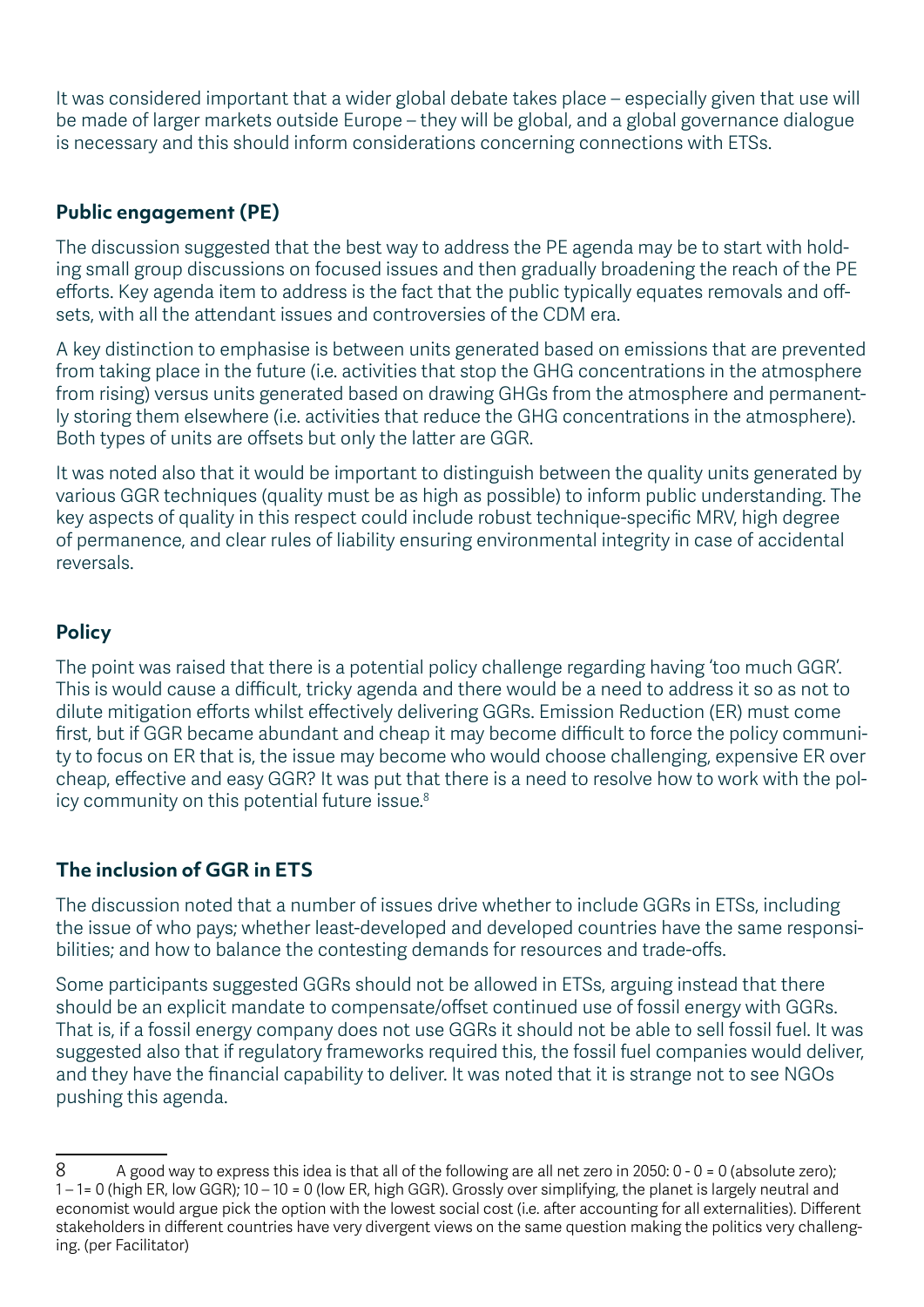#### **MRV at the organisation level**

It was put that individual organisations may claim removals on paper, but not deliver them. This form of 'green washing' might quickly take pressure off companies or sectors that could otherwise decarbonise, giving them an opportunity to carry on with "business as usual", whilst claiming net zero. It was argued also that companies must not be allowed to use GGRs as a substitution for ER. The MRV and governance policy regime must ensure GGRs are complementary to, not a substitute for, emissions reductions.

#### **When will ETS be ready for GGR?**

The view was put that ETSs may never be ready for GGRs – it may be better to use other approaches to support the development of GGRs but this could pose problems for emissions from hard-toabate sectors that are covered by various ETS currently in operation.

The view was put that there are genuine problems with putting GGR into ETSs and it may not be the ideal option, but the question was raised whether there any genuine alternatives? $9$  The table of policy options (from Session 2 Facilitator) may help identify other possibilities.

It was posed that putting GGRs into ETSs may allow the mechanism to be more stringent in the future real world, when GGRs will be a key element of the carbon landscape. However, other policies will be required to make removals commercially viable and the least cost options that complement emission reduction for a well-functioning global carbon market ecosystem.

Finally, under current market conditions and levels of technology readiness, it was put that if GGR techniques were to be able to generate ETS credits, subsidies to the market would be needed.

#### **Summary**

In summary, the session noted:

- $\Box$  feasibility of inclusion of GGR techniques such as afforestation in an ETS;
- $\Box$  importance of MRV and governance of a market with GGR units;
- $\Box$  permanence;
- $\Box$  the need for global engagement on the issue of GGRs and ETSs:
- $\Box$  possibility for selective inclusion:
- $\Box$  approaches to public engagement;
- $\Box$  policy required to address integrity issues;
- $\Box$  uncertainty over timing and appropriateness of GGRs for the ETS.

<sup>9</sup> The question is alternatives to what? Supporting GGR via-non ETS means, then surely there are alternatives. But achieving net zero and net negative emissions in ETS sectors - then this would be exceedingly costly without GGR. The problems are genuine but that does not mean solutions do not exist. (per Facilitator)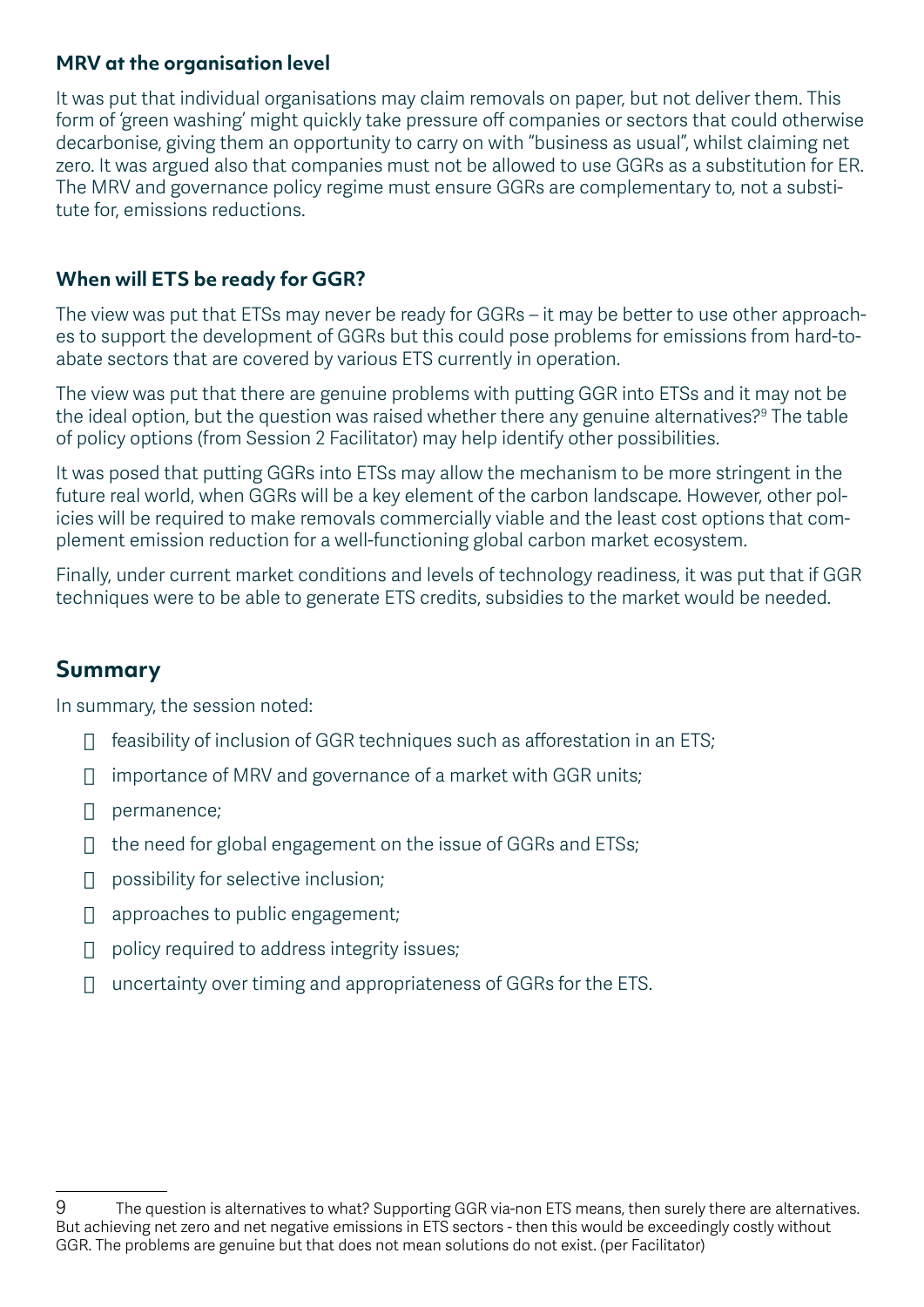#### **References:**

Fuss, S. et al. (2018): [Negative emissions - Part 2: Costs, potentials and side effects.](https://iopscience.iop.org/article/10.1088/1748-9326/aabf9f/meta) Environmental Research Letters 13 063002.

La Hoz Theuer, S., Doda, B., Kellner, K. and Acworth, W. (2021). [Emission Trading Systems and Net](https://icapcarbonaction.com/system/files/document/icap-netzeropaper_final-draft.pdf)  [Zero: Trading Removals.](https://icapcarbonaction.com/system/files/document/icap-netzeropaper_final-draft.pdf) Berlin: ICAP.

Rickels et al 2021 – [Integrating Carbon Dioxide Removal Into European Emissions Trading.](https://www.ifw-kiel.de/fileadmin/Dateiverwaltung/IfW-Publications/Wilfried_Rickels/Integrating_Carbon_Dioxide_Removal/Rickels_fclim-03-690023.pdf) Frontiers in climate, 2021-06-24, Vol.3

#### **Summary compiled by:**

#### **Organisation Team**

Sam Fankhauser, University of Oxford; Mark Workman, Imperial College London; Stephen Smith, University of Oxford; Conor Hickey, University of Oxford; Wijnand Stoefs, Carbon Market Watch; Lassi Similä, VTT Technical Research Centre of Finland Ltd; Tiina Koljonen, VTT Technical Research Centre of Finland Ltd; Navraj Ghaleigh, University of Edinburgh; Mikal Mast, University of Oxford; Justin Macinante, University of Edinburgh.

#### **Session Facilitators**

Sabine Fuss, Mercator Institute, Germany; Conor Hickey, University of Oxford, UK; Carolyn Fischer, World Bank and Resources for the Future, USA; Baran Doda, Adelphi, Germany.

#### **Session Scribes**

Alyssa Gilbert, Imperial College London; Rory Brown, University College, London; Mirte Boot, University of Oxford; Paul Rouse, Imperial College, London

#### **Draft Coordination**

Justin Macinante, University of Edinburgh

George Hope, University of Oxford (layout/design)